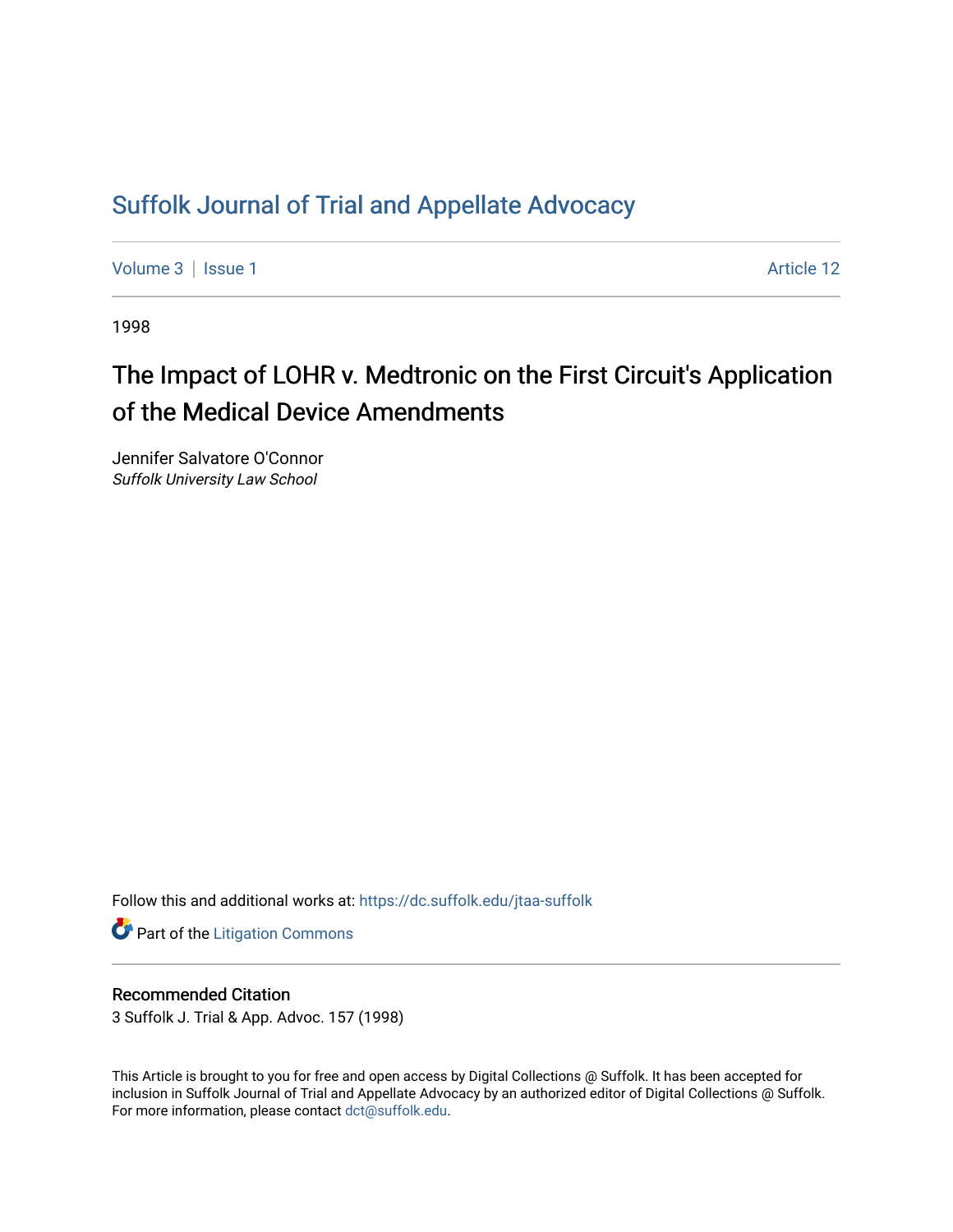## **THE IMPACT OF** *LOHR V. MEDTRONIC* **ON THE FIRST CIRCUIT'S APPLICATION OF THE MEDICAL DEVICE AMENDMENTS**

#### **I.** INTRODUCTION

In *Lohr v. Medtronic, Inc.*,<sup>1</sup> the Supreme Court of the United States attempted to resolve whether Congress intended that the federal Medical Device Amendments of **1976** ("MDA") preempt state law for remedying **<sup>2</sup>** medical device related injuries. Prior to the *Lohr* decision, there was a three-way split among the circuits regarding the proper application of MDA preemption.<sup>3</sup> In its ruling, the Court decisively held that the MDA did not necessarily preempt a plaintiff's ability to bring suit against a medical device manufacturer.<sup>4</sup>

Prior to *Lohr,* the First Circuit Court of Appeals of the United States ruled differently with respect to the MDA preemption of state tort claims.<sup>5</sup> In Talbott v. C.R. Bard, Inc.,<sup>6</sup> the First Circuit Court of Appeals ruled that the MDA preempted all state tort claims, and dismissed the plaintiffs' case.7 This decision came a year after C.R. Bard plead guilty in federal district court to **391** criminal violations relating to the use of the same type of catheter that was used in the *Talbot* case.<sup>8</sup> In United States v. C.R.Baed,  $Inc<sup>9</sup>$ , the district court judge imposed criminal and civil fines on C.R.

*3 See infra* notes **59 - 93.**

4 **116 S.** Ct. 2239-40. **The** Lohr decision paved the way for plaintiffs to sue medical manufacturers for all common-law causes of action despite running afoul with the federal preemption statute. *Id.* at **2252.**

*5 See infra* part IV(A).

**6 865** F. Supp. **37 (D.** Mass. 1994), *affd,* **63 F.3d 25** (1st Cir. **1995).**

*7 Talbott,* **63 F.3d** at **31. A** heart catheter, intended to prolong the victim's life, malfunctioned **by** failing to deflate after being inserted in one of her coronary arteries, resulting in the victim's death. *Id.* at **39,** 41. The victim's heirs sued C.R. Bard, the manufacturer of the catheter, for wrongful death, and also state tort claims of negligence, fraudulent misrepresentation and concealment, breach of express and implied warranties, negligence in hiring and training, battery, conspiracy, unfair trade practices, and negligent infliction of emotional distress. *Id.* at 42. The plaintiffs sought punitive and compensatory damages. *Id.*

**8.** United States v. C.R. Bard, Inc., 848 F. Supp. 287 (D.Mass. 1994).

**9.** 848 F. Supp. 287 (D.Mass. 1994).

**<sup>116</sup>** S.Ct. 2240 **(1996).**

*<sup>2</sup> Id.* at **2250.**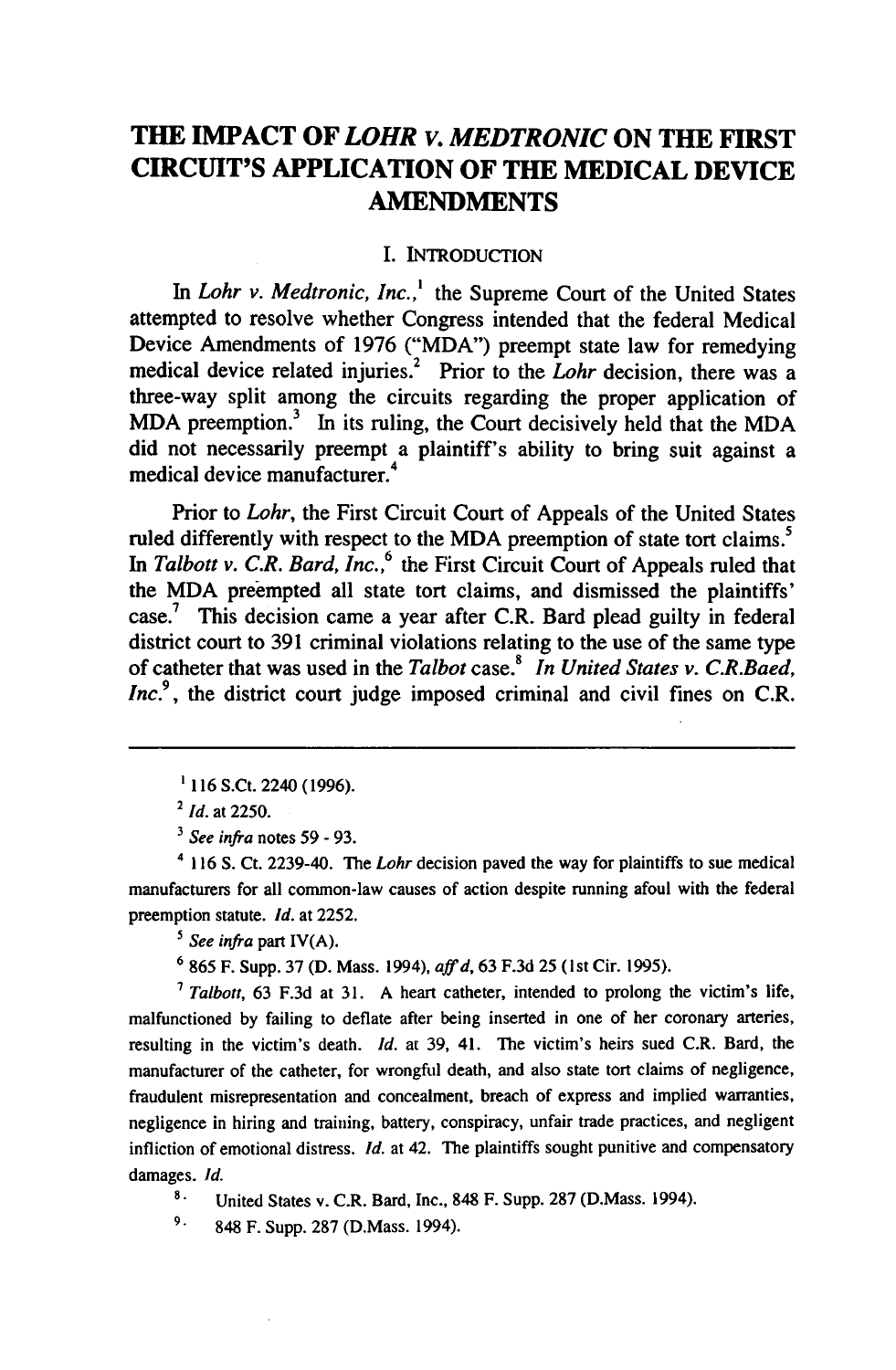Bard, totaling sixty-one million dollars.<sup>10</sup> The court recognized the harm caused by C.R. Bard's criminal behavior and acknowledged that the criminal penalties it imposed could not adequately compensate these victims.<sup>11</sup> The court noted that civil suits would provide a more complete remedy for these victims.<sup>12</sup> In *Talbott*, however, the First Circuit held that the MDA precempted any state tort claims against the defendant..<sup>13</sup>

This note will review the history of the MDA and analyze the differing interpretations of various circuits. It will also examine the the First Circuit's recent interpretation and application of the MDA. Finally, this comment will discuss the implications of the *Lohr* decision for attorneys in the First Circuit.

#### **I.** HISTORY OF THE MDA

Congress enacted the MDA in 1938 in response to the rapid growth of medical device technology. By enacting these amendments, Congress gave the Food and Drug Administration ("FDA") the authority to regulate medical devices under the Federal Food, Drug, and Cosmetic Act of 1938 ("FDCA").<sup>14</sup> Under these amendments, the FDA had limited power to seize adulterated devices and to criminally prosecute the manufacturers and distributors of such devices.<sup>15</sup> Specifically, the MDA allowed the FDA to exercise this authority only after manufacturers sold their medical devices through interstate commerce.<sup>16</sup> The advancement of medical technology forced the FDA to approve medical devices prior to distribution.<sup>17</sup> The introduction of intrauterine devices ("IUDs") and cardiac pacemakers

Ų

*13 Talbott,* 865 F. Supp. **37,** 45-50 **(D.** Mass. 1994), *affd,* 63 F.3d **25, 31** (Ist Cir. 1995).

<sup>14</sup>*See* Federal Food, Drug, and Cosmetic Act of 1938, ch. **675,** 52 Stat. 1040 (codified as amended at 21 **U.S.C.** §§ 301-395 (1994)) (prohibiting commerce of adulterated or misbranded medical devices).

*<sup>15</sup>See* Robert B. Leflar, *Public Accountability and Medical Device Regulation, 2* HARV. **J.L.** & TEcH. **1,** 6 **(1989).**

*1* **Id.** at **6-7.**

*'7 See* Angela W. Kronenberg, *King v. Collagen Corporation: FDA Approval Insulates Medical Device Manufacturers from State Common Law Liability, I* **I J.** CONTEMP. HEALTm L. & POL'Y 563 (1995).

*<sup>&#</sup>x27;o* **Id.** at 292-93.

*<sup>11</sup>* Id.

<sup>12</sup> *Id.*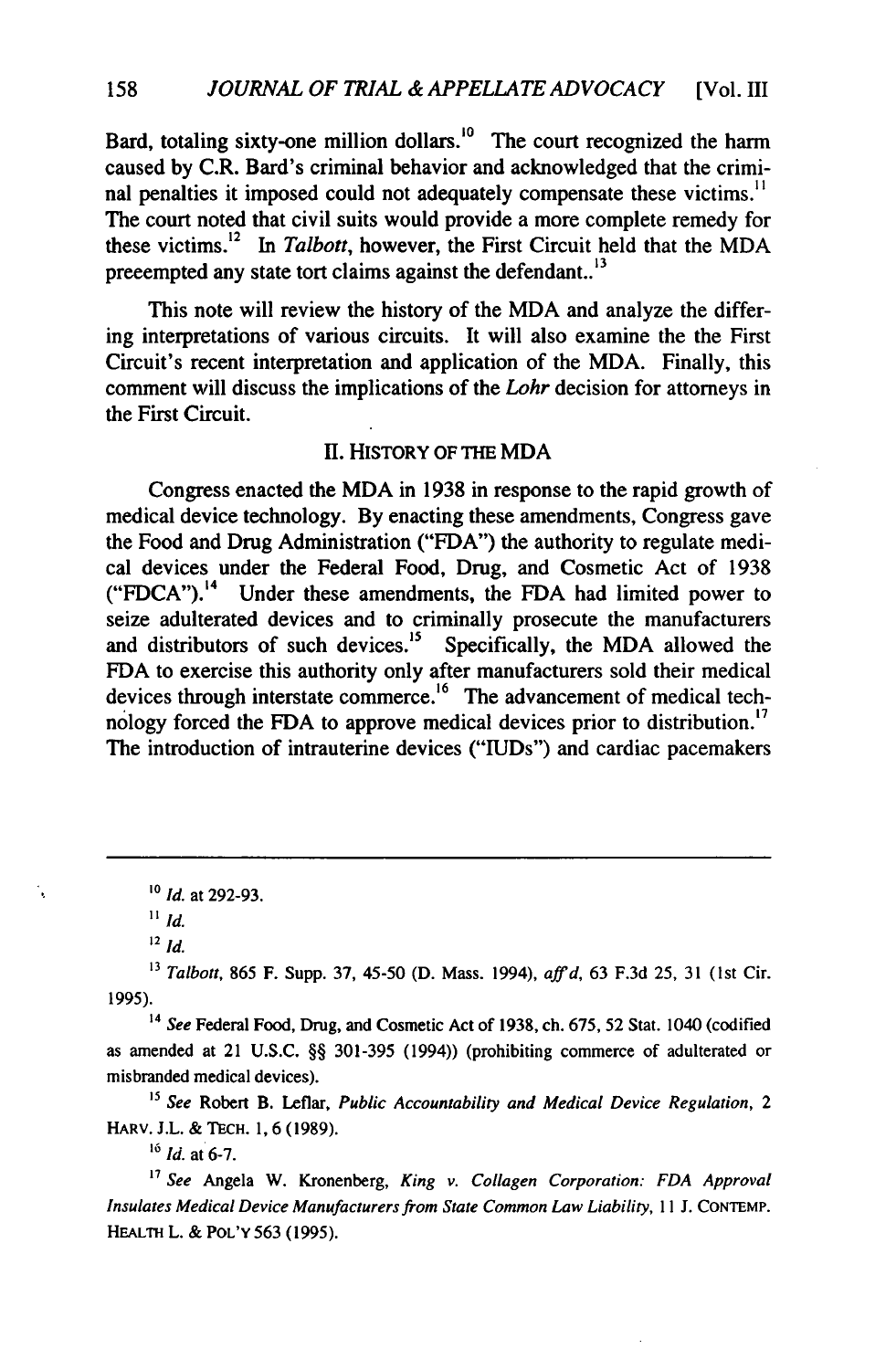into the marketplace during the 1960s prompted more extensive regulation."

In 1969, the Secretary of Health, Education, and Welfare formed a committee ("Cooper Committee") to research and recommend procedures for regulating medical devices.<sup>19</sup> The Cooper Committee's research laid the foundation for the 1976 Medical Device Amendments.<sup>20</sup> The committee set forth additional controls to ensure the safety and effectiveness of new consumer products.<sup>21</sup> Concurrently, the FDA sought to implement a more comprehensive, but flexible, legislative scheme to regulate medical  $devices<sup>22</sup>$ 

Congress enacted the Medical Device Amendments of 1976 to provide the FDA with a "comprehensive, yet flexible mechanism" to protect public health by ensuring safe and effective regulation of medical de $vices.<sup>23</sup>$  Congress also intended to encourage the development of safe medical devices by providing a highly regulated research process.<sup>24</sup> While

*<sup>38</sup>See* Bianca I. Truitt, Comment, *Injured Consumers and the FDA: Should Federal Preemption Protect Medical Device Manufacturers Under a Quasi-Governmental Immunity?,* 15 J. Legal Med. 155, 156 (1994).

<sup>19</sup> *Id.* at 155-156. The "Cooper Committee" received its name from its chairman, Dr. Theodore Cooper, the director of the National Heart and Lung Institute at that time. James S. Benson et al., *The FDA's Regulation of Medical Devices: A Decade of Change,* 43 FOOD DRUG CosM. **L.J.** 495 (1988). The Committee's report uncovered 10,000 device-related injuries and 751 deaths in the preceding ten years. Leflar, *supra* note 14, at 6.

<sup>20</sup> Benson, *supra* note 18, at 495.

**23** *Id.* The late 1960s marked the start of a decade in which twenty-six consumer protection laws were passed. *See* Robert Adler, *The 1976 Medical Device Amendments: A Step in the Right Direction Needs Another Step in the Right Direction,* 43 FOOD DRUG COSM. **L.J.** 511, 512 (1988) (noting time commonly referred to as the "consumer decade").

<sup>22</sup>Adler, *supra* note 20, at 511.

**<sup>23</sup>***Id. The* MDA was enacted largely as a result of the injuries suffered by women using the Dalkon Shield contraceptive device. Ministry of Health v. Shiley, Inc., 858 F. Supp. 1426, 1434 (C.D. Cal. 1994). Thousands of women suffered from toxic shock, infertility, and pelvic infections caused by an ill-conceived and poorly designed IUD. *In re* A.H. Robins Co., 880 F.2d 709, 710-12 (4th Cir. 1989). Several witnesses testifying during a Health Subcommittee Hearing in 1975, concluded that many of the deaths and illnesses attributable to the Dalkon Shield could have been prevented if legislation controlling medical devices was in place. Bravman v. Baxter Healthcare Corp., 842 F. Supp. 747, 753- 54 (S.D.N.Y 1994) (citing S. Rep. No. 33, 94th Cong., 2d Sess. 3 (1975), *reprinted in* 1976 U.S.C.C.A.N. 1070, 1071).

**<sup>24</sup>**Truitt, *supra* note 17, at 157. The three goals of the MDA are to: **(1)** assure public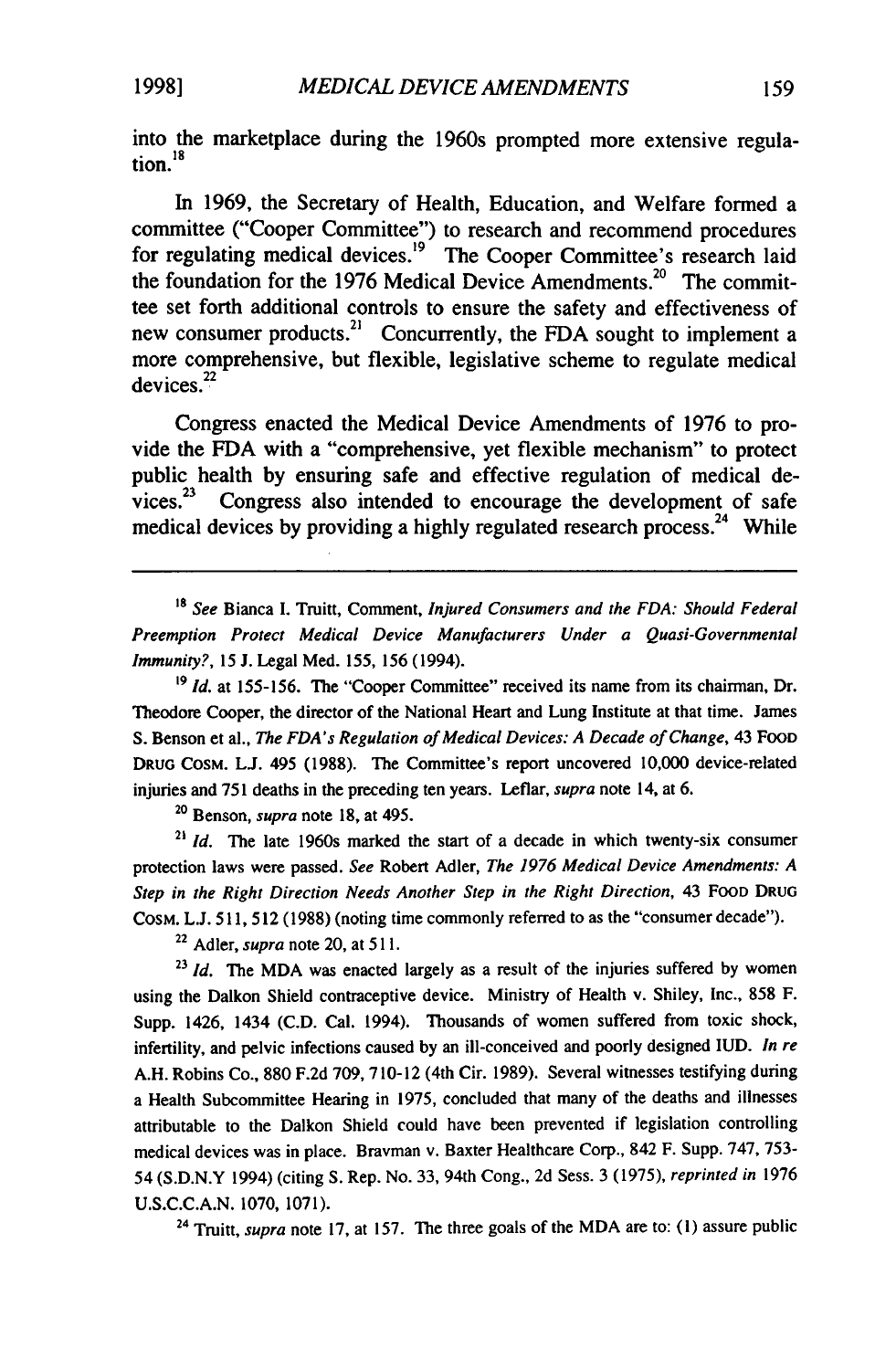striving to protect consumers against unsafe products, the MDA also sought to protect innovation and advancement of medical devices from governmental restrictions.<sup>25</sup>

In creating the regulatory scheme of the MDA, Congress recognized that medical devices differ both in composition and risk.<sup>26</sup> As a result, Congress created three different classes of devices and instructed the FDA to intensely regulate those devices which pose a high risk to the public.<sup>27</sup> Of the classes created, "Class III" devices pose the greatest health risk.<sup>28</sup>

The MDA requires manufacturers of "Class III" medical devices to obtain FDA approval through either of two methods before manufacturers place the products into the market: pre-market approval application or premarket application notification.<sup>29</sup> Pre-market approval application ("PMA") requires manufacturers to conduct extensive testing to prove the clinical safety and effectiveness of the device.<sup>30</sup> FDA staff members and

protection against unsafe and ineffective devices; (2) ensure that health practitioners can be confident about the medical equipment they use or prescribe for their patients; and (3) provide market protection for pioneers of new medical technologies. H.R. Rep. No. 808, 14 n.1 (1990), *reprinted in* 1990 U.S.C.C.A.N. 6305, 6308 n.l.

**<sup>25</sup>**H.R. Rep. No. 808, at 14 n.1 (1990), *reprinted in* 1990 U.S.C.C.A.N. 6305, 6308 n. **1.**

**<sup>26</sup>**Truitt, *supra* note 17, at 159.

**<sup>27</sup>**David A. Kessler et al., *The Federal Regulation of Medical Devices,* 317 NEw ENG. J. MED. 357, 364 (1987). "Class I" covers devices that are neither intended for significant medical use nor likely to threaten human health. 21 U.S.C.  $\S$  360c (a)(1)(A) (1994). Examples of this class include elastic bandages and ice bags. Alder, *supra* note 20, at 512. "Class II" devices require higher performance standards because the general controls under "Class I" fail to provide reasonable assurance of their safety and effectiveness. 21 U.S.C. §  $360c$  (a)( $1$ )(B) (1994). Examples of this class include syringes, hearing aids and bone plates. Alder, *supra* note 20, at 513.

"Class III" devices present either a potentially unreasonable risk of illness or injury, or include those devices intended for significant medical use. 21 U.S.C.  $\S$  360c (a)(1)(C) (1994). This class requires pre-market approval and cannot be placed into the market until extensive testing in lab and clinical data proves their safety and effectiveness. *Id.* Examples of "Class III" devices are pacemakers, IUDS, and artificial hearts. Alder, *supra* note 20, at 513.

*28 See* 21 U.S.C. § 360c (a)(l)(C) (1994). Recognizing that Class III devices pose the greatest risk to the public, Congress tailored the regulatory scheme of the MDA to apply to Class III devices. Alder, supra note 20, at 513.

**29** Benson, supra note 18, at 499.

**30** *Id.* at 500.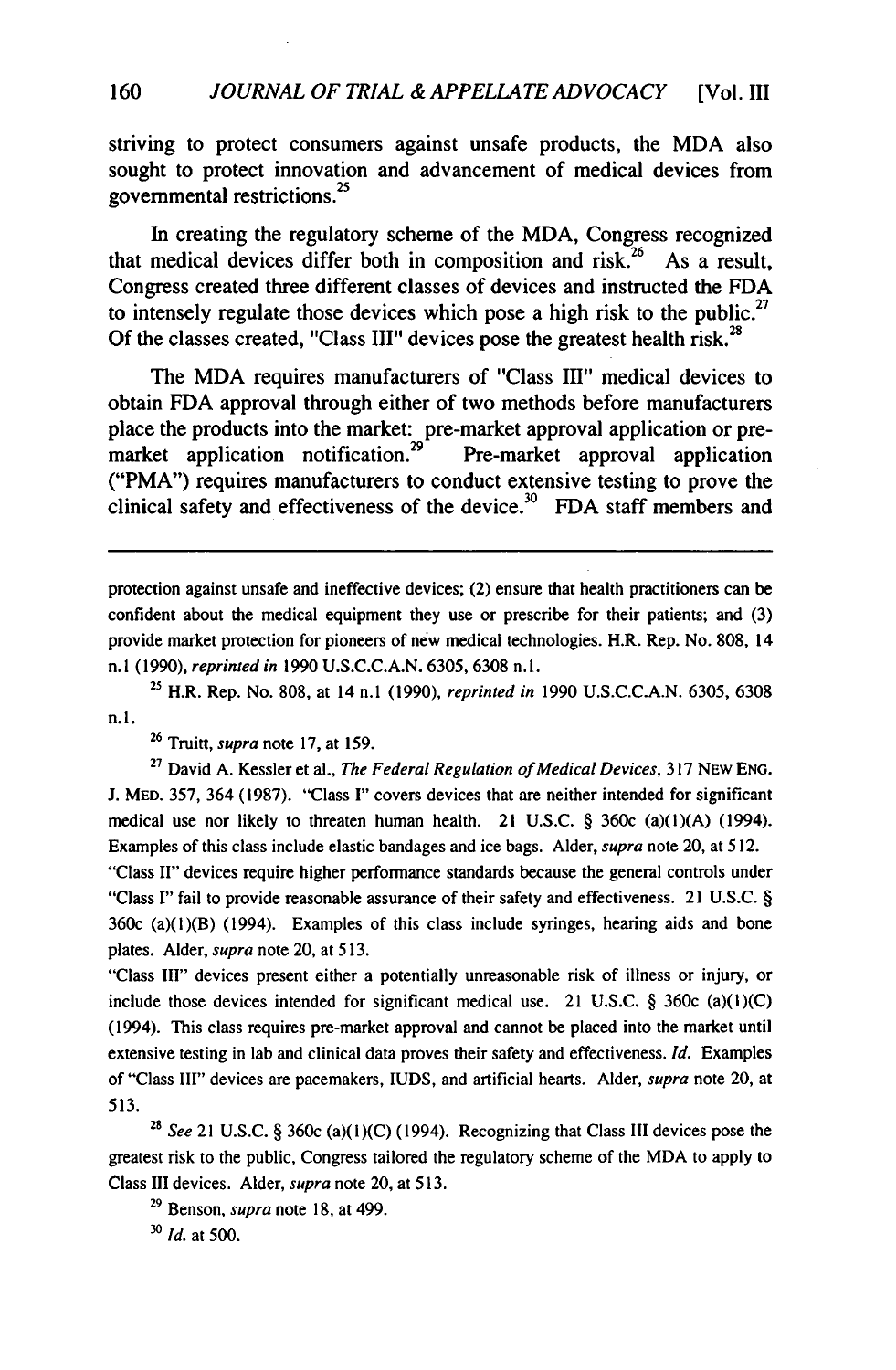**19981**

outside experts must approve the PMA before the FDA will approve the device for commercial use. $31$ 

Pre-market notification allows a company to market a new medical device without obtaining FDA approval if the manufacturer establishes that the device is "substantially equivalent" to a device approved before  $1976$ <sup>32</sup> Pre-market notification attempts to decrease the amount of time between filing the application and the actual approval.<sup>33</sup> The FDA requires significantly less information for pre-market notification method than for premarket approval.<sup>34</sup>

Initially, most "Class Ill" medical devices reached the market through pre-market notification, thus receiving less stringent scrutiny by the FDA.<sup>35</sup> Congress recognized this trend and amended the pre-market notification requirements. <sup>3</sup>6 Now a manufacturer using pre-market notification must disclose more information and provide clinical data demonstrating that the device is safe and effective.<sup>37</sup>

III. PREEMPTION OF **STATE** TORT LAW **UNDER** THE MDA

The MDA expressly preempts competing state requirements.<sup>38</sup> Section § 360k(a) of the MDA provides in pertinent part:

**<sup>32</sup>**S. Rep. No. 94-33, at 56-57 (1976), reprinted in 1976 U.S.C.C.A.N. 1070, 1108- 09. The FDA requires manufacturers wishing to sell or distribute a substantially equivalent device to notify the FDA 90 days before doing so. 21 U.S.C. § 360(k) (1994). The manufacturer must also indicate in which of the three classes the device falls and ensure the FDA that the device complies with all applicable regulatory requirements. **Id.**

*<sup>33</sup>*See Benson, *supra* note **19,** at 499-500.

**<sup>34</sup>**Truitt, supra note **17,** at **159.** The average time for approval under the premarket notification method is 20 hours, whereas under the pre-market application method the average time is 1200 hours. **Id.**

**<sup>35</sup>**Paul H. Sunshine, The Preemptive *Scope of the Medical* Device *Amendments of 1976,* 50 FOOD & **DRUG L.J.** 191, 198-99 (1995).

*<sup>36</sup>See* The Safe Medical Devices Act of 1990, Pub. L. No. 101-629, 4(a), 104 Stat. 4511,4515 (1990) (codified as amended at 21 U.S.C. § 360c (I) (1994)).

*" See* 21 U.S.C. § 360c (I)(l)(A)(ii) (1994).

**<sup>38</sup>***See* 21 U.S.C. § 360k (a) (1994). The primary factor in determining whether federal preemption exists is that a court must find Congressional intent to preempt. Rice v.

<sup>&</sup>lt;sup>31</sup> *Id.* The safety and effectiveness of a device is determined with reference to the persons for whose use the device is intended and to the conditions of use prescribed, recommended, or suggested in the labeling of the device. Regulators must weigh any probable benefit to health from the use of the device against any probable risk of injury or illness from such use. 21 U.S.C.  $\S$  360c (a)(2).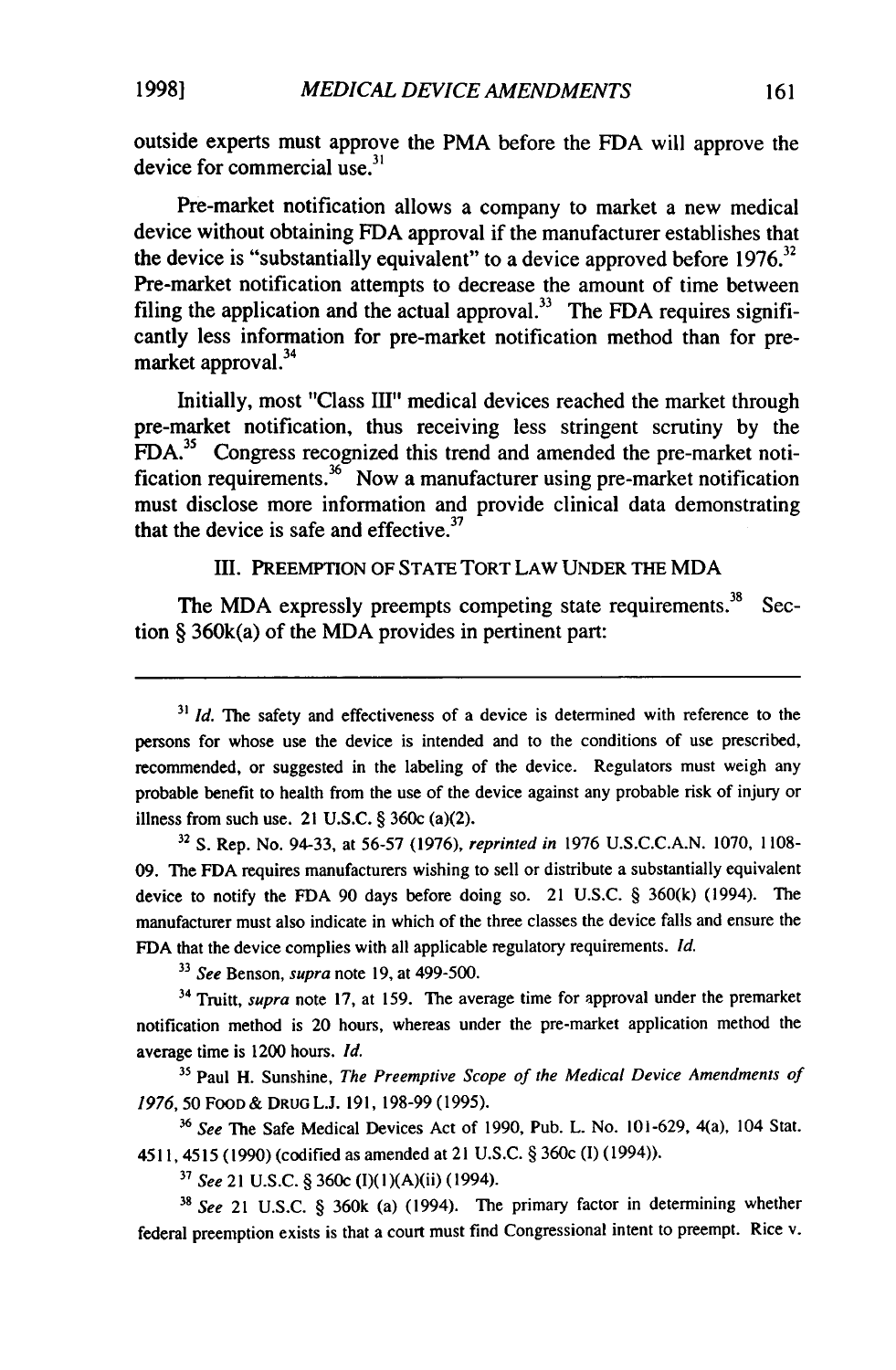[N]o State or political subdivision of a State may establish or continue in effect with respect to a device intended for human use any requirement--**(1)** which is different from, or in addition to, any requirement applicable under this [Act] to the device, and (2) which related to the safety or effectiveness of the device or to any other matter included in a requirement applicable to the device under this [Act].<sup>39</sup>

The statute, however, allows a state to petition in certain circumstances for exemption from federal preemption. $40$  The exemption requirements provide state exemption from the MDA under two sets of circumstances.<sup>4</sup> First, a state cause of action may be exempt if state requirements are more stringent than those under the MDA. $42 \text{ }^{\circ}$ Second, Congress allows exemption where compelling local conditions exist, and compliance with state requirements would not violate any of the requirements imposed by the  $MDA.<sup>43</sup>$ 

The statute also expressly empowers the FDA to implement the MDA.<sup>44</sup> § 360(h) gives the FDA the power to require the manufacturer of medical devices to repair, replace or refund the cost of a device presenting an "unreasonable risk" of harm to public health.<sup>45</sup> This section further

Santa Fe Elevator Corp., 331 U.S. 218, 230 (1947). There are two ways a court may determine Congressional intent to preempt: express intention or implied intention. Jones v. Rath Packing Co., 430 U.S. 519, 525 (1977). Express intention occurs when the wording in the regulation expressly provides an intent to preempt state law. *Id.* Implied intention occurs when the court finds an implied intention to preempt based on any number of factors, such as the comprehensive nature of the regulations or a direct conflict between state and federal law. Hillsbourough County v. Automated Medical Lab., 471 U.S. 707, 713 (1985).

*<sup>40</sup>See* 21 U.S.C. § 360k (b) (1994).

**'** 21 U.S.C. § 360h (d) (1994).

4' 21 **U.S.C.** § 360k (b) (1994). The FDA must determine: I) that a device intended for human use that is brought into the market presents an unreasonable risk of substantial harm to the public health; 2) that the FDA might reasonably believe that "the device was not properly designed or manufactured with reference to the state of the art as it existed at the time of its design and manufacture"; 3) that the FDA might reasonable believe that no person other than the "manufacturer, importer, distributor, or retailer" failed to exercise due care in the "installation, maintenance, repair, and or use of the device;" and 4) that notification to the public would not be sufficient to remove the unreasonable risk of harm. 21 U.S.C. § 360h (b)(1)(A)(i)-(iv) (1996).

*<sup>&#</sup>x27;9 See* 21 U.S.C. § 360k (a) (1994).

*<sup>41</sup> id.*

 $42$ *id.* 

**<sup>43</sup>**21 **U.S.C.** § 360k (b) (1994).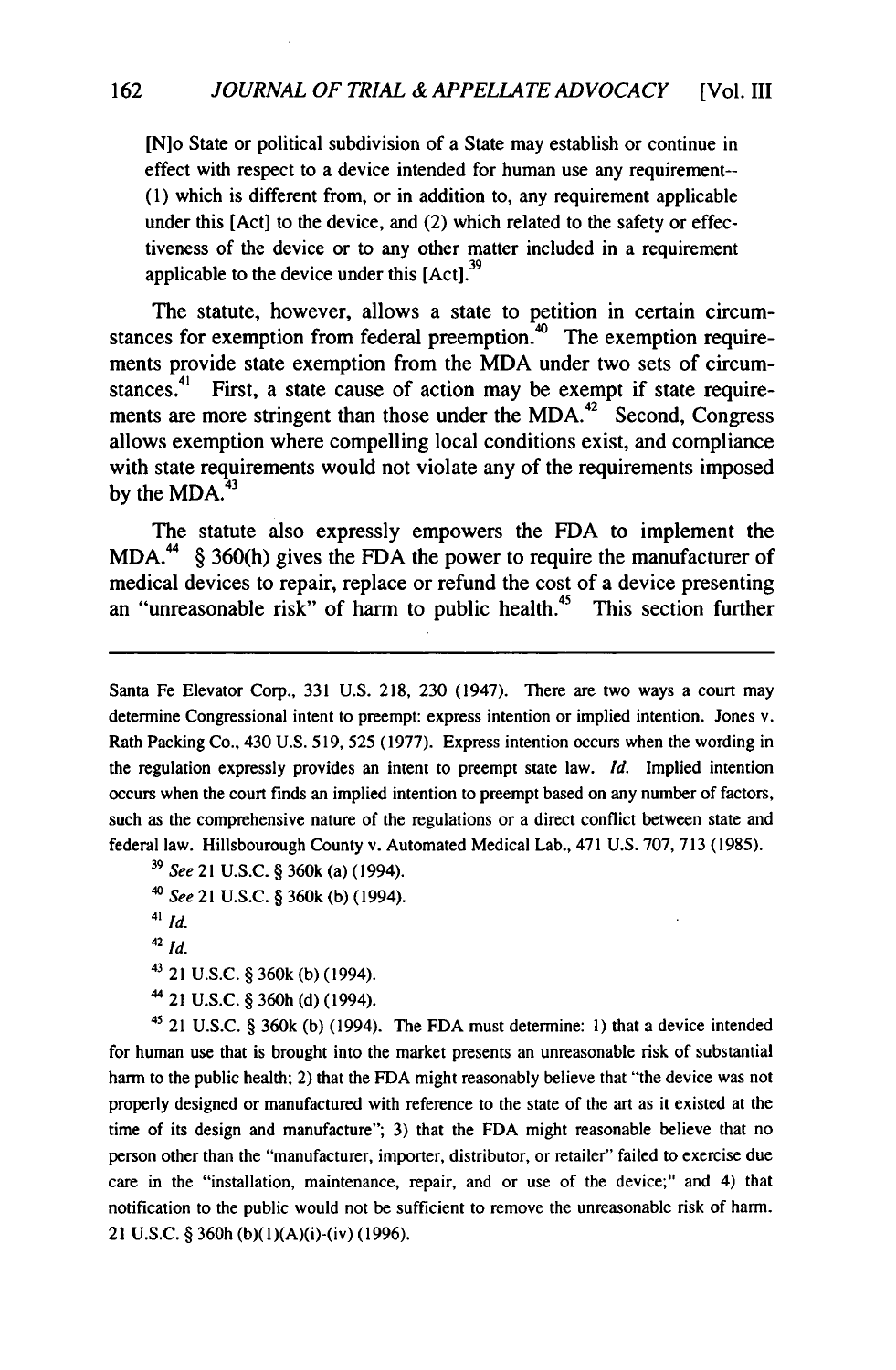states that compliance with an order issued pursuant to **§ 360(h)** shall not relieve any person from liability under federal or state law.<sup>46</sup>

Preemption applicability is also grounded in FDA regulations.<sup>47</sup> Preemption applies when: **1)** the state "establishes or continues in effect with respect to a device intended for human use any requirement"; 2) the requirement is "different from, or in addition to, any requirement applicable" to a device under the MDA; and **3)** the state requirement pertains "to the safety or effectiveness of the device or to any other matter included in a requirement applicable to the device" under the MDA.<sup>48</sup>

#### IV. PREEMPTION IN TORT CASES

In *Cipollone v. Liggett Group, Inc.*<sup>49</sup> the Supreme Court of the United States considered the issue of whether a federal statute can preempt state tort law.5° The *Cipollone* court inquired whether the Federal Cigarette Labeling and Advertising Act of 1969 ("1969 Act") preempted the plaintiffs' state law claims.<sup>51</sup> A majority of the Court held that the Federal Cigarette Labeling and Advertising Act of 1965 ("1965 Act") did not preempt the plaintiffs' state law tort claims.<sup>52</sup> A plurality, however, held that the 1969 Act preempted only some of the plaintiffs' tort claims.<sup>53</sup> The Su-

**<sup>47</sup>**21 C.F.R. 808.1(b) (1994). § 808.1 (b) states in pertinent part:

[The MDA] prescribes a general rule that **...** no State or political subdivision . . . may establish or continue in effect any requirement with respect to a medical device

intended for human use having the force and effect of law, which is different from, or in addition to, any requirement applicable to such device under any provision of the act and which relates to the safety or effectiveness of the device or to any other matter included in a requirement applicable to the device under the act.

*Id.*

```
48 21 U.S.C. § 360k (1994).
49505 U.S. 504 (1992).
```
*<sup>50</sup>Id.*

<sup>51</sup> See id. at 516-24 (addressing the issue of federal preemption of state tort claims). The plaintiff brought the following five claims: failing to provide adequate warnings about the health risks of smoking; expressly warranting products that were dangerous to consumers' health; attempting to neutralize statutory warning effects; ignoring medical advice on the dangers of smoking; and conspiring to prevent medical evidence from reaching the general public. *Id.* at 524-30.

*52 See id.* at 530 (construing statute's preemption provision narrowly resulting in a presumption against preemption).

*<sup>13</sup>See id.* at 530-31 (noting 1969 Act created a preemptive effect with respect to state common law claims).

<sup>4</sup> 21 U.S.C. § 360h **(d)** (1994).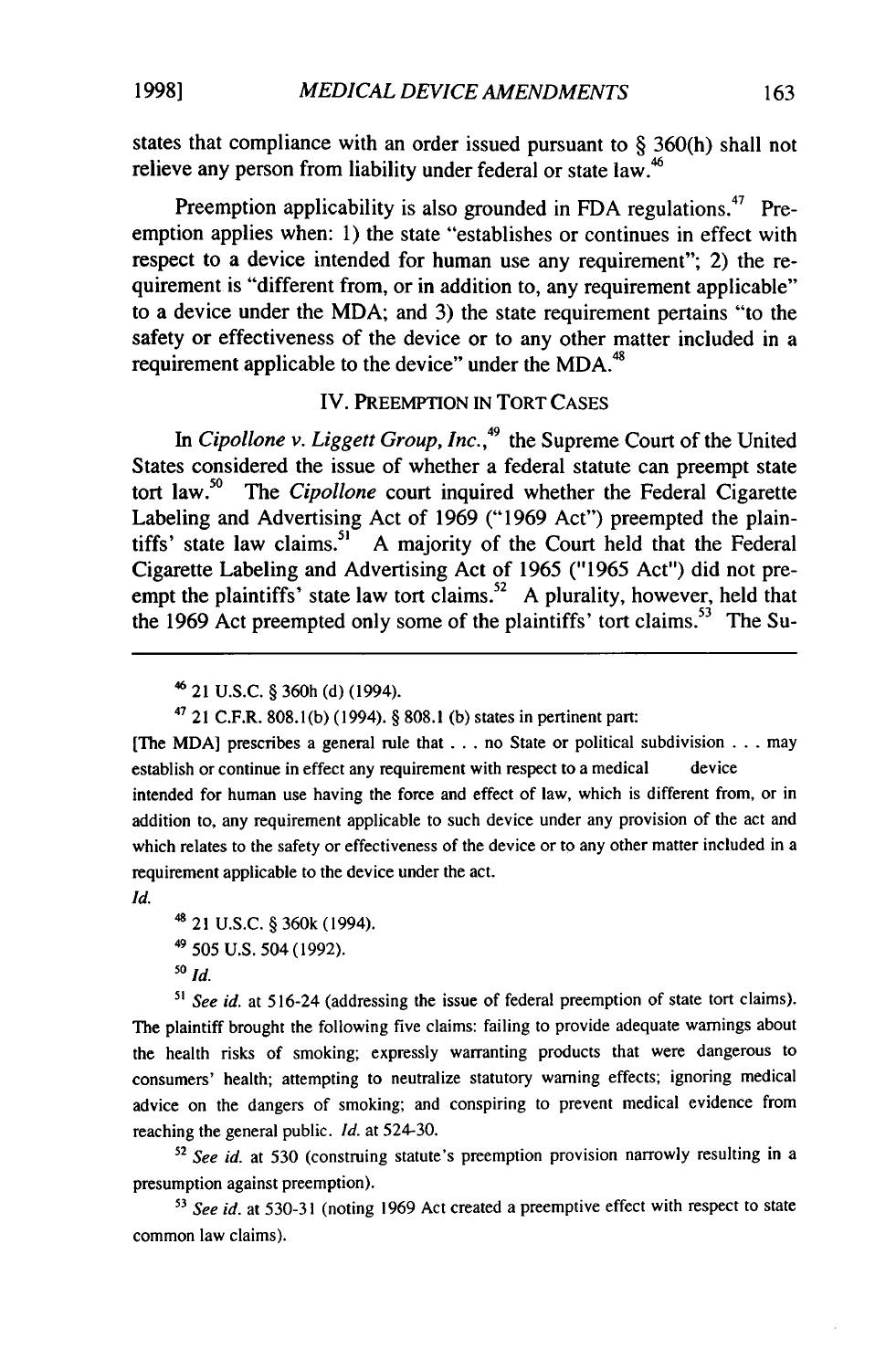preme Court emphasized, through its decision, that lower courts must closely examine the plain language of a statute in order to ascertain Congressional intent.<sup>54</sup>

Justice Blackmun concurred with the plurality, but dissented in part, reasoninig that the **1969** Act obligated the Court to infer preemption only where Congress "clear[ly] and manifest[ly]" intended to preempt state law claims." Justice Blackmun argued that there were distinct differences between the state tort law and the **1969** Act that significantly weakened the **<sup>56</sup>** plurality's holding.

After *Cipollone,* defendant manufacturers began to raise MDA's preemptive scope as a defense against state tort actions.<sup>57</sup> Three different in-**<sup>58</sup>** terpretations of the MDA emerged after the *Cipollone* decision. The First Circuit held that the MDA preempts all state tort claims, the Eleventh Circuit held that the MDA preempts some state tort claims, and the Ninth Circuit interpreted the MDA to not preempt any state tort claims.<sup>59</sup>

#### *A. Total Preemption of State Tort Law Claims*

The majority of federal circuits have held that the MDA preempts all state tort claims.<sup>60</sup> These courts have held that the MDA preemption

<sup>56</sup>*See Cippolone,* 505 U.S. at 534-39 (1992) (Blackmun, **J.,** concurring in part and dissenting in part) (finding modified language of section 5(b), 15 U.S.C. § 1331(2) no more "clearly" exhibits intent to preempt than language of the 1965 Act).

**<sup>57</sup>***See* Robert S. Adler & Richard A. Mann, *Preemption and Medical Devices: The Courts Run Amok,* 59 Mo. L. REV. 895, 916 (1994) (listing 22 rulings where courts held MDA preemption of state tort claims under *Cipollone* rationale).

<sup>58</sup>*See e.g.,* Talbott v. C.R. Bard, Inc., 63 F.3d 25, 31 (1st Cir. 1995) (holding MDA preempts all state tort claims); Lohr v. Medtronic, Inc., 56 F.3d 1135, 1338-38 **(11** th Cir. 1995) (ruling MDA preempts some state tort claims and not others); Kennedy v. Collagen Corp., 67 F.3d 1453 (9th Cir. 1995) (interpreting FDA regulations as providing no state common law preemption).

*<sup>59</sup>See infra* notes 60-94.

*<sup>60</sup>See e.g.,* Mendes v. Medtronic, Inc., 18 F.3d **13,** 18-19 (1st Cir. 1994) (finding allegations of negligent manufacturing and distribution, failure to warn, and breach of implied warranty claims with respect to a defective pacemaker preempted); King v. Collagen Corp., 983 F.2d 1130, 1133 (1st Cir. 1993) (holding state tort claims relating to Zyderm device preempted); Stamps v. Collagen Corp., 984 F.2d 1416, 1422 (5th Cir. 1993) (ruling state tort claims regarding Zyderm anti-wrinkle device preempted).

<sup>&</sup>lt;sup>54</sup> Cippolone v. Liggett Group, Inc., 505 U.S. 504, 520-21 (1992).

*<sup>55</sup>See id.* at 542 n.6 (Blackmun, **J.,** concurring in part and dissenting in part) (noting every court of appeals considering the issue unable to find express preemption).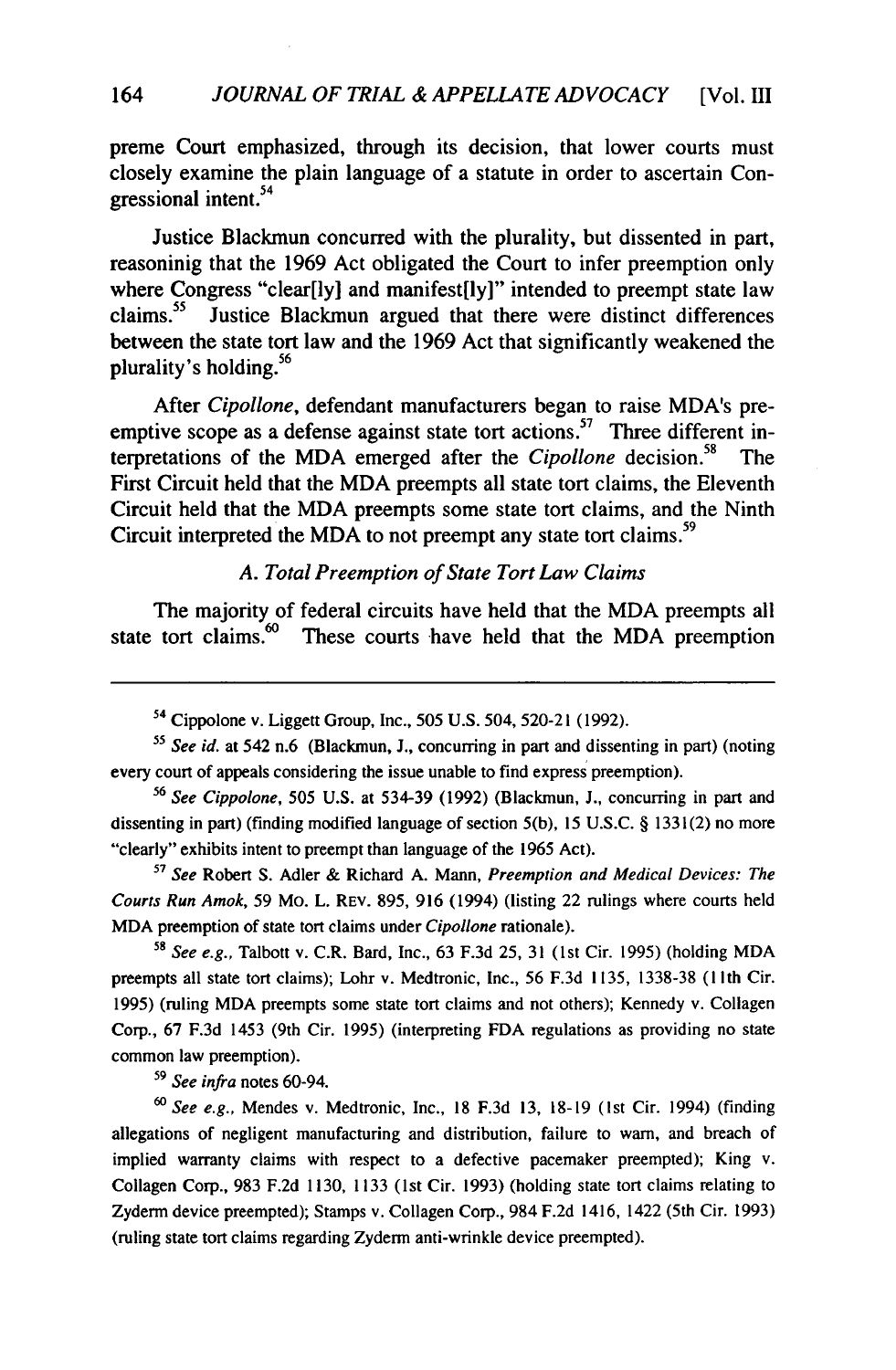clause sweeps broadly to include state common law tort actions if "different from or in addition to" the federal law.<sup>61</sup> The courts reasoned that ruling for a plaintiff would judicially create state imposed requirements on the manufacturer which differ from the FDA's regulations.<sup>62</sup>

*Talbott* illustrates the First Circuit's reasoning.<sup>63</sup> In April 1994, C.R. Bard, Inc. plead guilty to 391 felonies arising out of its willful and knowing violations of FDA regulations and federal laws.<sup>64</sup> After learning of C.R. Bard's criminal proceedings, the heirs of Eunice Beaver, filed a civil suit alleging wrongful death, negligence and breach of warranty against **65** C.R. Bard.<sup>65</sup> Ms. Beaver died after a heart catheter, manufactured by C.R. Bard and used in a procedure intended to enhance her health and extend  $\frac{1}{\pi}$  her life, malfunctioned.<sup>66</sup> The First Circuit upheld the district court's decision to dismiss the plaintiffs' claims, relying on previous First Circuit decisions. It also affirmed the district court's holding that § 360k(a) of the MDA preempted all of the plaintiffs' claims.<sup>67</sup>

*The Talbott* court determined state tort law fell within section 360k(a) because it imposed "requirements" to only include state statutes and regulations, and not common law cause of actions.<sup>88</sup> The district court analyzed each of the plaintiffs' claims individually, allowing the First Circuit to adopt the district court's finding and conclude that each claim imposed an additional regulation.<sup>69</sup> Applying similar reasoning to previous First Circuit cases regarding MDA preemption, the *Talbott* court decided the MDA preempted the plaintiffs' state tort claims.<sup>70</sup>

**<sup>61</sup>***Stamps,* 984 F.2d at 1421.

*<sup>64</sup>See* United States v. C.R. Bard, Inc., 848 F. Supp. 287, 292-93 (D. Mass 1994) (finding C.R. Bard, Inc. culpable and imposing a fine of sixty-one million dollars for violations).

**<sup>65</sup>***Talbott,* 63 F.3d at 31.

*<sup>66</sup>Talbott,* 865 F. Supp. at 37.

**<sup>67</sup>***See Talbott,* 63 F.3d at **31** (relying on *King* as authority for its decision).

<sup>68</sup> *Id.* at 27. The court reasoned that the plaintiff's reading of "requirements" to only include state statutes and regulations, not common law causes of actions, had already been dismissed by the First Circuit in King v. Collagen Corp., 983 F.2d **1130,** 113-36 (1st Cir. 1993) and in Mendes v. Medtronic, Inc., 18 F.3d 13, 16 (ist Cir. 1994).

*<sup>69</sup>See Talbott,* 65 F.3d at 31 (noting district judge's opinion reaching the correct result should not be re-analyzed by reviewing court).

**<sup>70</sup>***See id.* at 27 (using *King* and *Mendes* as authority for its ruling).

**<sup>62</sup>***King,* 983 F.2d at 1135-36.

**<sup>63</sup>***See* Talbott v. C.R. Bard, Inc., 63 F.3d **25,** 30-31 (1st Cir. 1995) (holding § 360k(a) of the MDA preempts all the plaintiffs' state tort claims).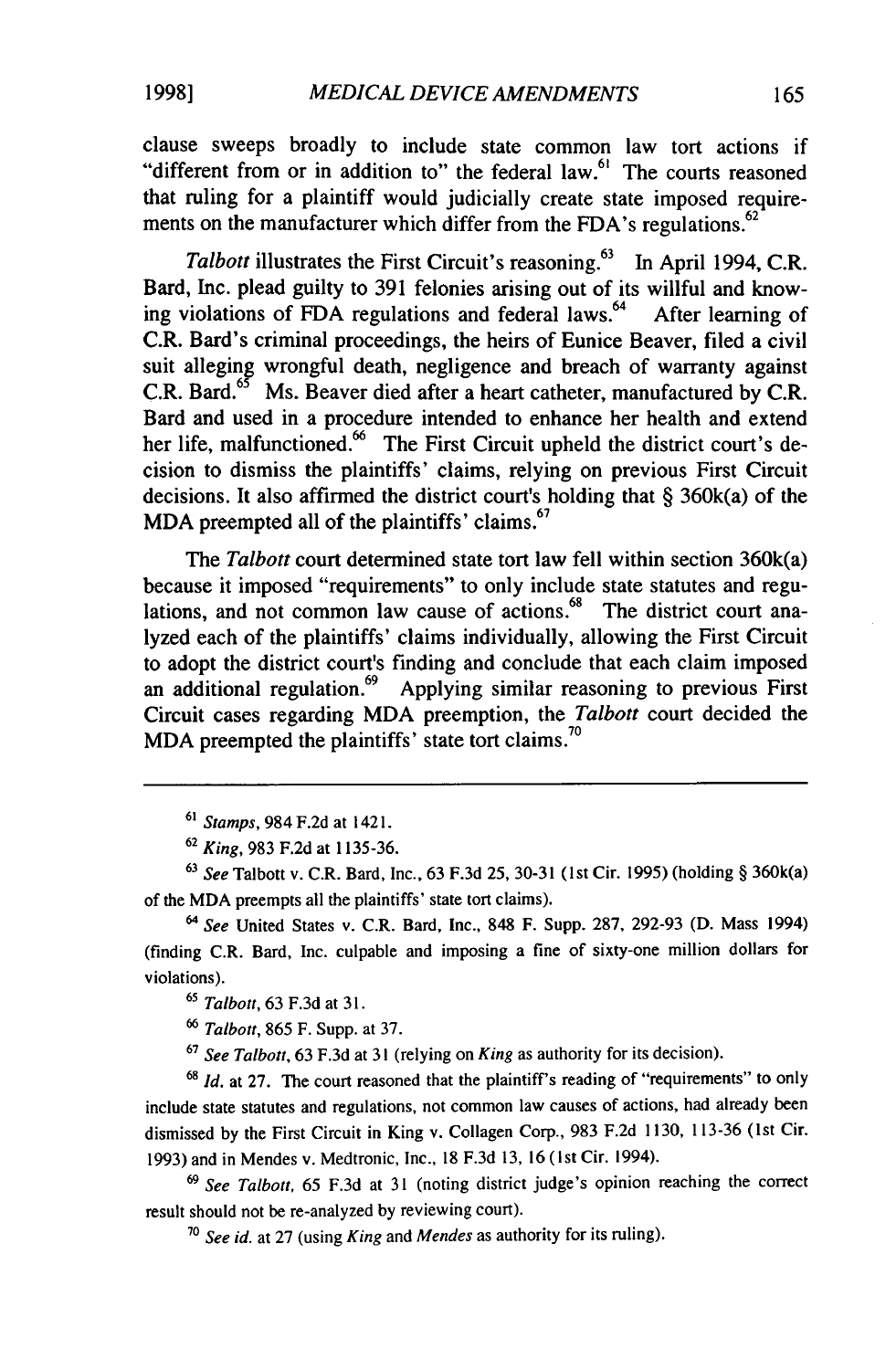#### *B. Preemption of Only Some State Tort Law Claims*

The Eleventh Circuit has refrained from interpreting  $\S$  360k(a) as a total preemption of common law state tort claims." In *Lohr v. Medtronic, Inc.*," the Eleventh Circuit found the MDA to preempt only two of the plaintiffs' state tort claims.73 Unlike *Talbott,* the litigant in *Lohr* presented court with a device that reached the market under the pre-notification process.<sup>74</sup> The FDA found the Medtronic pacemaker "substantially equivalent" to an earlier marketed device, allowing Medtronic to market the pacemaker without satisfying the PMA process requirements.<sup>75</sup>

The *Lohr* court resolved the issue of whether Congress intended to protect the public and encourage development of medical devices by preempting state laws.<sup>76</sup> The court examined the phrase "state requirement" and concluded that the MDA preemption provision encompassed some state tort claims.<sup> $n$ </sup> The court also held that the MDA's clause providing state exemption did not allow a finding that the MDA preempted all state law liability.<sup>78</sup> The court held that the MDA preempted the plaintiffs'

*<sup>71</sup>*See Lohr v. Medtronic, 56 F.3d 1335, 1338-39 (1Ith Cir. 1995) (holding MDA preemption of only two, and not all the plaintiff's claims). See also Ministry of Health v. Shiley, Inc., 858 F. Supp. 1426, 1431 (C.D. Cal. 1994) (establishing partial preemption under the MDA); Mitchell v. Collagen Corp., 67 F.3d 1268, 1278-86 (7th Cir. 1995) (holding express warranty claim not preempted while rest of claims are preempted).

<sup>72</sup> 56 F.3d 1135 (11th Cir. 1995).

**<sup>73</sup>**See id. at 1340-52 (alleging claims of negligent design, manufacturing, failure to warn and strict liability in tort). The plaintiff received a pacemaker manufactured by Medtronic, Inc. which failed several years after it was implanted. **Id.** at 1339. The plaintiff was forced to undergo emergency surgery because of a defective component in the pacemaker. **Id.**

*<sup>74</sup>*See Lohr, 56 F.3d at 1340 (noting device underwent less stringent regulation despite being a Class III device).

**<sup>75</sup>Id.** The FDA found the lead component to be a substantially-equivalent device because the device had the same intended use as a previously approved device, possessed similar technological characteristics of the device and was as safe and effective as the earlier device. **Id.**

**<sup>76</sup>**See Lohr v. Medtronic, 56 F.3d 1335, 1339 **n.I** (1 th Cir. 1995) ((citing Mertens v. *Hewitt Ass'n.,* 508 U.S. 248 (1993)). The court held that "courts must be mindful of the fact that legislative acts reflect many competing interests and should not allow vague notions about a statutes overall purpose to overcome its text." *id.*

**<sup>77</sup>***Id.* at 1341-42.

**<sup>78</sup>***See id.* at 1342-43 (noting MDA's exemption clause did not explicitly state tort liability must be maintained).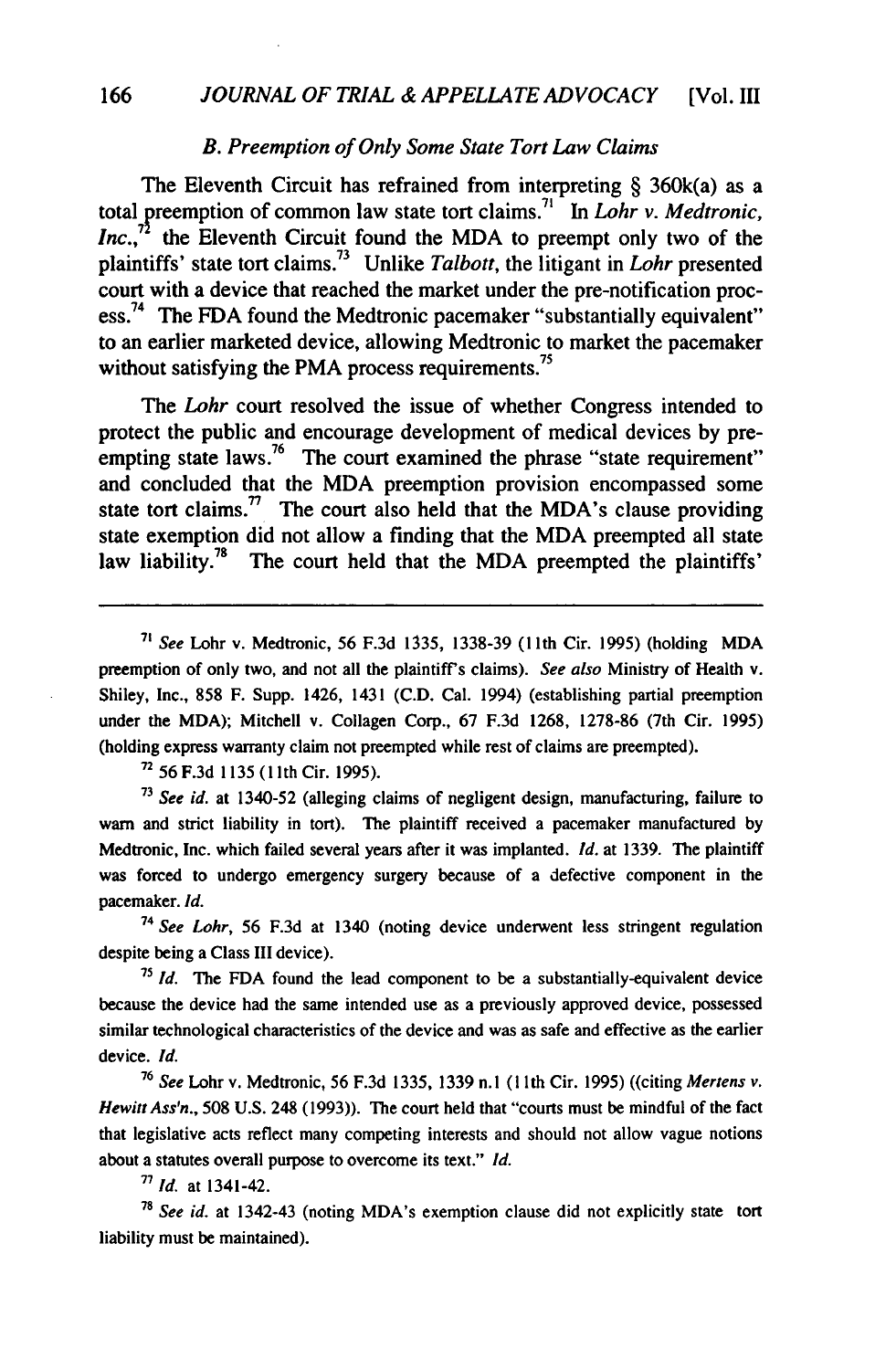claims of negligent manufacturing and failure to warn consumers, but did not preempt the plaintiffs' claims of negligent design and strict liability.<sup>79</sup>

#### *C. No Preemption of State Tort Claims*

The Ninth Circuit refused to find total preemption and held that the MDA preempts none of the plaintiffs' state tort claims.<sup>80</sup> The court interpreted "requirement" to include state common law claims.<sup>81</sup> The court, favored the plaintiffs' claims and relied heavily on the legislative history's emphasis on ensuring consumer safety. $82$  Additionally, the court relied on the FDA's interpretation of the MDA to support the conclusion that Congress did not intend to preempt state tort claims.<sup>83</sup>

*In Kennedy v. Collagen Corp.,4* the Ninth Circuit interpreted the **FDA** regulations to preempt none of the plaintiffs' state claims." The plaintiff alleged she developed an auto-immune disease after receiving a Zyderm Collagen Implant, and brought six separate tort claims.<sup>86</sup> The dis-

*go See, eg.,* Oja v. Howmedica, Inc., **848** F. Supp. **905, 907 (D. Colo.** 1994) (holding no preemption of state product liability claim for defective hip replacement device); Mulligan v. Pfizer, Inc., **850** F. Supp. **633, 636 (S.D.** Ohio 1994) (ruling MDA did not preempt strict liability, negligence and breach of implied warranty, claims regarding knee device); Fogel v. Steinfeld, **620 N.Y.S.2d 875, 883** (N.Y. Sup. Ct. 1994) (ruling defective design, breach of warranty and failure-to-warn cliams against pacemaker manufacturer were not preempted).

**s,** Callan v. **G.D.** Searle **&** Co., **709** F. Supp. **662, 667 (D. Md. 1989).**

**<sup>82</sup>***See id.* at **667** (stating MDA legislative history lacks Congressional intent to preempt state tort law). The courts recognize a strong presumption against preemption absent a clear statement of Congressional intent in matters relating to public health and safety. *See* Desmarais v. Dow Coming Corp., **712** F. Supp. **13, 16 (D.** Conn. **1989).** Also the courts point to the legislative history's emphasis on ensuring consumer safety, therefore the plaintiffs must be ensured an opportunity for judicial recourse. Haudrich v. Howmedica, Inc., **267 Ill. App. 3d** 630, 644, 642 **N.E.2d 206, 217 (Il1. App.** Ct. 1994).

*<sup>83</sup>See* Oja, **848** F. Supp. at **906** n.1 (noting **FDA** regulations impose limits on preemption). *See also* Elbert v. Howmedica, Inc., 841 F. Supp. **327, 331-32 (D.** Haw. **1993)** (finding underlying regulations not preempting state tort claims).

<sup>84</sup>**67 F.3d** 1453 (9th Cir. **1995).**

**<sup>85</sup>***Id.* at 1459-60.

**<sup>86</sup>***See id.* **67 F.3d** at 1454 (noting plaintiff claims included negligence, strict liability, breach of warranty, battery, conspiracy, and loss of consortium).

*<sup>79</sup>Id.* at **1350-52.**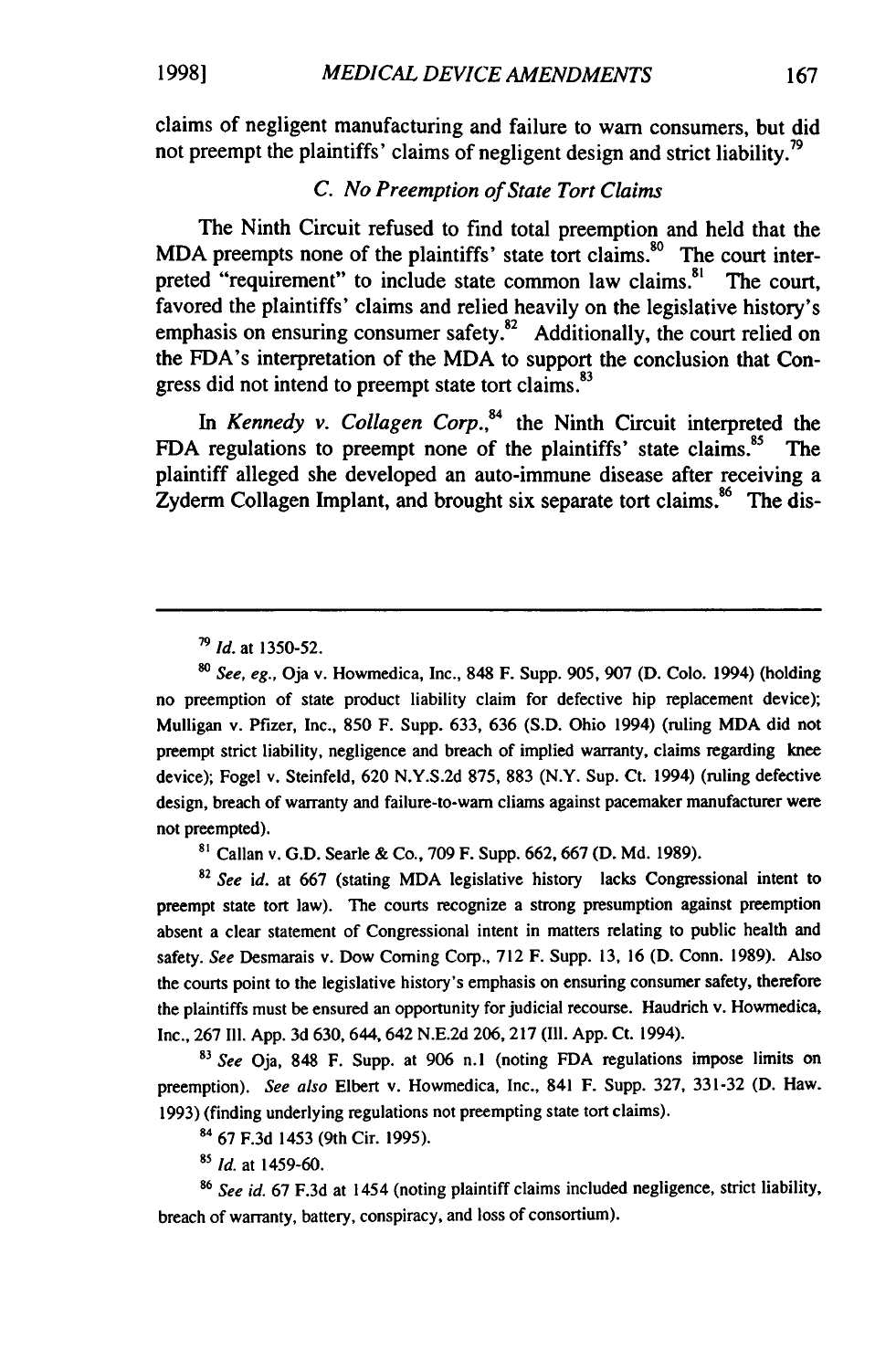trict court granted Collagen's motion for summary judgment, finding the MDA preempted each of the plaintiffs' claims. $87$ 

The United States Court of Appeals for the Ninth Circuit reversed the district court's holding of total preemption.<sup>88</sup> The court examined the FDA's interpretation of the MDA preemption clause to determine which state claims the clause preempted.<sup>89</sup> The court emphasized the traditional presumption against preemption and found that Congress failed to specify a "state requirement" under the MDA.<sup>90</sup>

*The Kennedy* court found that PMA approval did not constitute a "specific requirement."<sup>91</sup> The court reasoned that if state claims were always preempted in cases where the device had been approved through the PMA process, plaintiffs would never obtain an adequate remedy.<sup> $22^{\circ}$ </sup> The court further stated that if the court prevents plaintiffs from judicial recourse, it would subvert Congress' original intent of protecting consumers.<sup>93</sup> Consequently, the *Kennedy* court held that the MDA preempted none of the plaintiff's state tort claims.<sup>94</sup>

### V. LOHR V. MEDTRONIC<sup>95</sup>

With a distinct split among the circuits regarding the MDA preemption provision, the Supreme Court of the United States acknowledged the need to define the preemptive scope of the MDA.<sup>96</sup> After Ms. Lohr's

**<sup>90</sup>***Kennedy,* 67 F.3d at 1457.

**91** *See id.* at 1459 (noting although PMA involves specific requirements does not mean it acts as a specific requirement).

**<sup>92</sup>***See id.* (noting interpretation leaves Class III device consumers without judicial recourse).

**9'** *See id.* at 1457-60 (noting PMA must benefit consumers, not "create a rose garden, free from liability, for manufacturers").

<sup>94</sup>Kennedy v. Collagen, 67 F.3d 1453, at 1459-60 (9th Cir. 1995).

**9' 116** S. Ct. 2240 (1996).

**<sup>96</sup>***See id.* On January **19,** 1996, the Court granted the petition for certiorari filed in Lohr v. Metronic, Inc., 56 F.3d **1335 (11** th Cir. 1995), *cert. granted,* **116** S. Ct. 806 (1996) (Nos. 95-754, 95-886). The First Circuit applied total preemption, the Eleventh Circuit applied partial preemption, and the Ninth Circuit applied no preemption. *See also supra* notes 49-94.

*<sup>87</sup>Id.* at 1455.

*<sup>88</sup>Id.* at 1460.

**<sup>89</sup>***See* Kennedy v. Collagen, 67 F.3d 1453, at 1457-59 (9th Cir. 1995) (reiterating that **FDA** interpretations control because Congress charged the FDA with implementation of the MDA).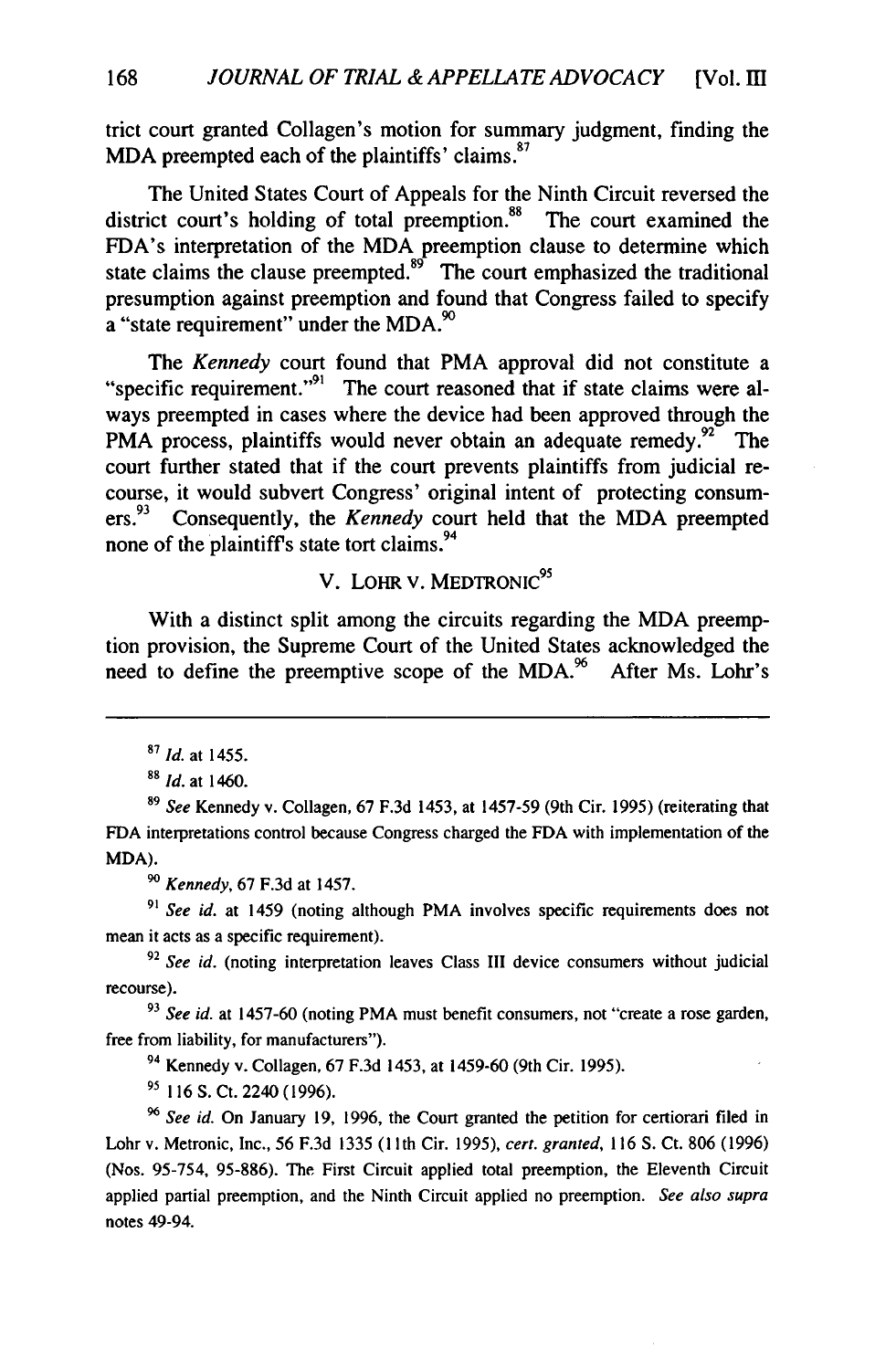Medtronic pacemaker failed resulting in a "complete heart block" and emergency surgery, the Lohrs filed suit against Medtronic in Florida state court. <sup>97</sup> They attempted to demonstrate Medtronic's liability on the theories of strict liability and negligent manufacturing." The negligence count alleged a breach of Medtronic's duty to use reasonable care in the design, manufacture, assembly and sale of the subject pacemaker.<sup>99</sup> The breach of duty included using defective materials in the lead of the catheter and the company's failure to warn physicians about the tendency of the pacemaker to fail.<sup>100</sup> The plaintiffs further alleged that the device's inherent defective condition made Medtronic strictly liable.<sup>101</sup>

Medtronic removed the case to federal district court and filed a motion for summary judgment, arguing that 21 U.S.C. § 360k(a) preempted both the negligence and strict liability clause.<sup>102</sup> The district court found no authority to support Medtronic's argument.<sup>103</sup> The court found that the MDA did not entirely exempt a manufacturer from liability where it allegedly violated the FDA's regulations.<sup>104</sup> Shortly after the district court decided *Lohr,* the United States Court of Appeals for the Eleventh Circuit concluded that § 360k required preemption of some state common law claims brought against a manufacturer of a medical device.<sup>105</sup> The district court reconsidered its previous ruling in light of the Eleventh Circuit's in-

*<sup>97</sup>See* Lohr v. Medtronic, Inc., 56 F.3d 1335, 1340 (11th Cir. 1995). The crosspetitoner, Lora Lohr, is dependent on pacemaker technology for the proper functioning of her heart. *Id.* In 1987, she received a Medtronic pacemaker implant equipped with one of the Company's Model 4011 pacemaker leads. *Id.* On December 30, 1990, the pacemaker failed resulting in a "complete heart block" that required emergency surgery. *Id.* The lead is the portion of a pacemaker that transmits the heartbeat, steadying the electrical signal from the "pulse generator" to the heart itself. *Id.* According to Lohr's physician, the malfunction of the pacemaker was caused by a defect in the lead of the pacemaker. *Id.*

**<sup>98</sup>***Lohr,* 116 S. Ct. at 2247.

*<sup>99</sup>See id.* at 1347-49 (noting complaint of defective lead materials and failure to warn about pacemaker's tendency to fail).

*<sup>100</sup>Id.*

<sup>101</sup> *Id.* at 2248. A third count alleging breach of warranty was dismissed for failure to state a claim under Florida law. *Id.*

**<sup>102</sup>***Id.*

**<sup>103</sup>**Lohr v. Medtronic, Inc., 116 **S.** Ct. 2240, 2247 (1996).

<sup>104</sup> See id. at 2248 (citing from application for petition for certiorari review).

<sup>105</sup> See generally Duncan v. Iolab Corp., 12 F.3d 194 (11th Cir. 1994) (finding § 360k(a) to be somewhat preemptive of state common law actions involving medical devices).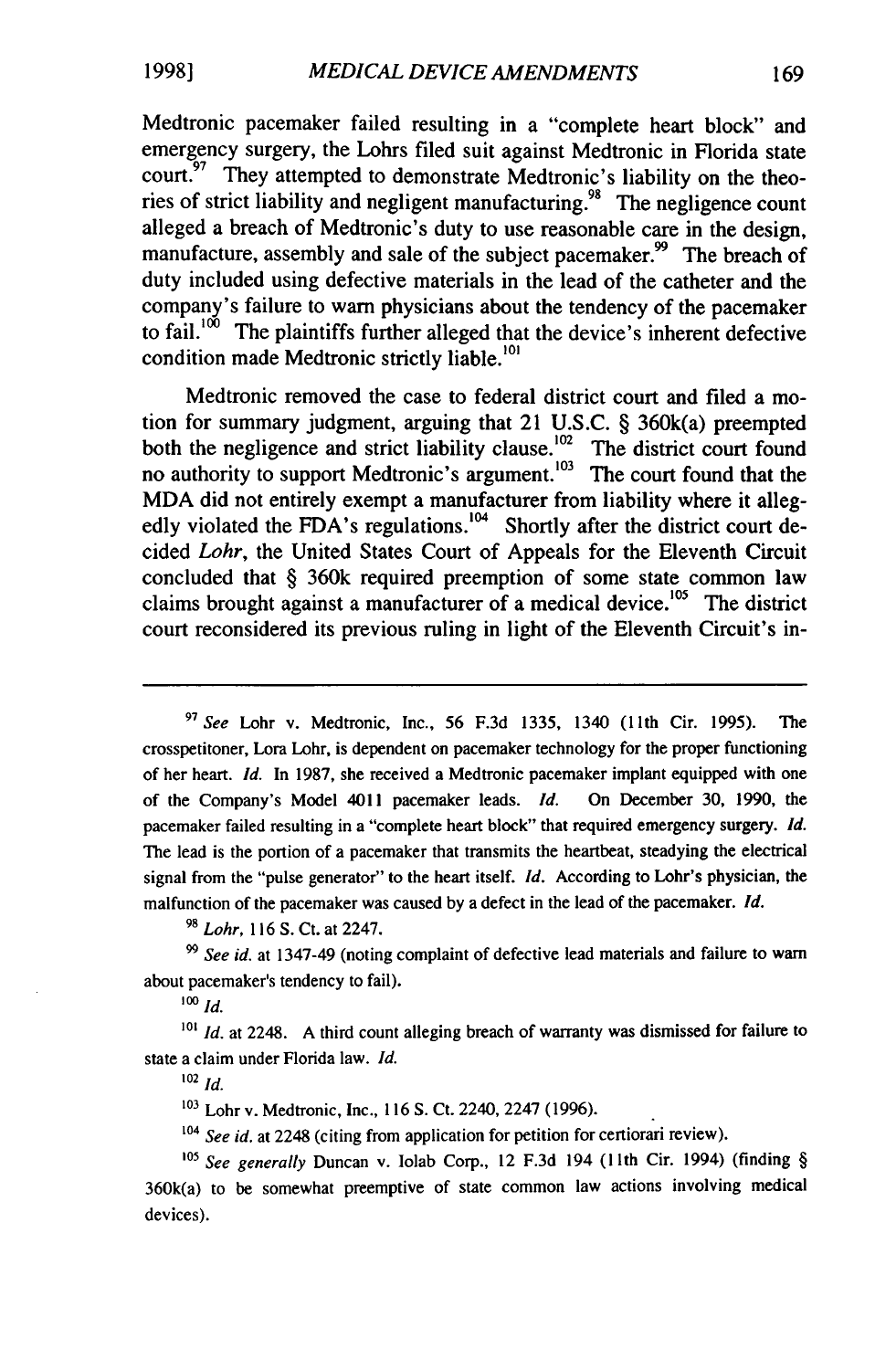terpretation of §360k, reversed its earlier decision, and dismissed the Lohr's complaint.<sup>106</sup>

On appeal, the Eleventh Circuit reversed and affirmed parts of the district court's holding.<sup>107</sup> The Court of Appeals decided that "common" law actions are state requirements within the meaning of  $\S$  360k(a)" and preemption could not be avoided by alleging that the negligence flowed from a violation of federal standards.<sup>108</sup> The court found the term "requirement " unclear and turned to the FDA's regulations regarding preemption for guidance. $109$  Under these regulations, the court concluded that the federal requirements "should, in some way, be 'restricted by nature' to a particular process, procedure, or device and should not be completely open-ended." 110

From this analysis, the court concluded that the MDA did not preempt the Lohr's negligent design claims.<sup>""</sup> However, it concluded that the FDA's general "good manufacturing practices" regulations and the FDA labeling requirements did result in preemption of the negligent manufacturing and failure-to-warn claims. $12^{\circ}$  The court held there was no preemption of the strict liability claims insofar as the plaintiffs alleged an unreasonable dangerous design. $113$  The court precluded the plaintiffs from reviving the negligent manufacturing or failure-to-warn claims under a strict liability theory.<sup>114</sup>

Medtronic filed a petition seeking review of the Court of Appeal's decision in that it affirmed the district court's ruling that allowed the Lohrs

*10' Id.* at 1342.

*<sup>109</sup>See id.* at 1344 (noting regulations provided no preempted state requirements unless FDA has established specific requirements applicable to particular device).

<sup>110</sup> *See Lohr*, 56 F.3d at 1346 (noting federal regulation did not specifically address pacemakers, yet not be so broad either).

**...** *See id.* at 1347-49 (rejecting Medtronics contention that FDA's finding of "substantial equivalence" had any significance with respect to pacemaker's safety).

<sup>112</sup>*See* Lohr v. Medtronic, Inc., 56 F.3d 1335, 1350 **(11** th Cir. 1995); 21 C.F.R. §§ 820.20-820.198 (explaining FDA regulations establish general requirements for most steps in every device's manufacture); *see also* 21 C.F.R. § 801.109 (1995) (noting FDA labeling requirements require devices to bear warnings).

*"' Lohr,* 56 F.3d at 1351-52. *14* id.

*<sup>106</sup>See Lohr,* 116 S. Ct at 2248 (finding preemption based on 1 th Circuit's *Duncan* analysis).

*<sup>107</sup>See* Meditronic, Inc. v. Lohr & Lohr v. Meditronic, Inc., 56 F.3d 1335, 1342-44 ( lIth Cir. 1995).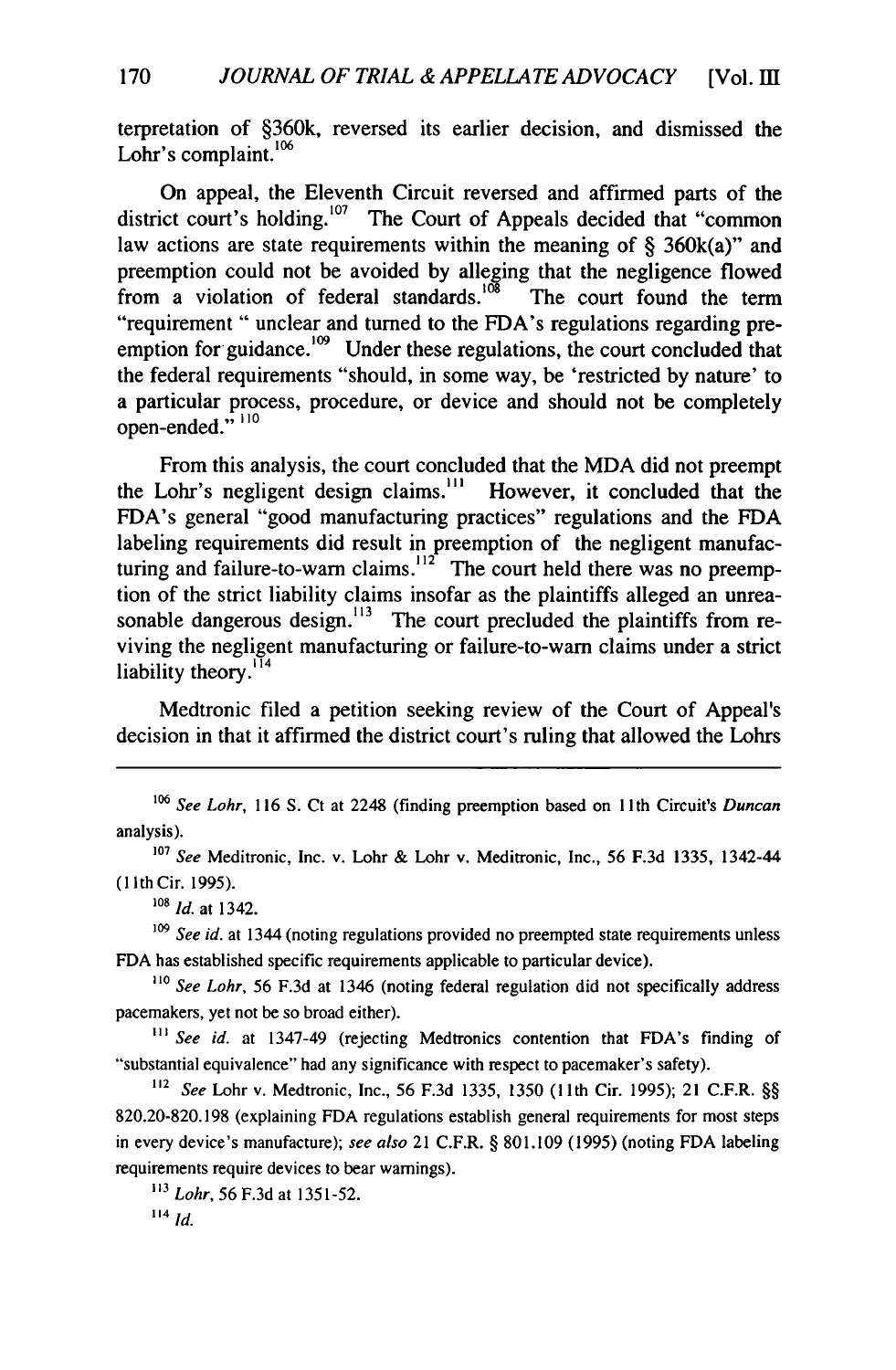to go forward with their claims of strict liability and negligent manufactur-<br>ing.<sup>115</sup> Subsequently, the Lohrs filed a cross petition socking review of Subsequently, the Lohrs filed a cross-petition seeking review of the judgment in that it upheld the preemption defense.<sup>116</sup> The Supreme Court granted both petitions acknowledging the need for it to define MDA's preemptive scope.<sup>17</sup> The Court concluded that none of the Lohrs' state law claims are preempted. $118$ 

The Court upheld the Eleventh Circuit holding that the Lohrs' design claims could go forward.<sup>119</sup> Additionally, the Lohrs were allowed to proceed with the manufacture and failure-to-warn claims.<sup>120</sup> The plurality found Medtronic's claim of preemption to be "not only unpersuasive, [but] implausible."<sup>121</sup> The plurality further stated that given the ambiguities in the statute and the scope of preclusion that would occur otherwise, the Court could not accept Medtronic's theory that by using the term "requirement," Congress clearly intended to deprive states of a role in protecting consumers. $^{122}$ 

Justice Breyer, concurring in part, agreed with the plurality, but was not convinced that future incidents of MDA preemption of common law claims will be "few and rare."<sup> $123$ </sup> The Justices concurring in part and dissenting in part, disagreed with the plurality's view that the MDA preempts

116 *id.*

<sup>118</sup> See id., 116 S. Ct. at 2258 (noting critical importance of device specificity and Court's construction of § 360k resulted in very little preemption).

*119* **Id.**

<sup>120</sup> Lohr v. Medtronic, 116 S. Ct. 2240, 2258 (1996).

*121 See id.* at 2251 (1996) (stating Medtronic's interpretation requires greater interference with state legal remedies).

<sup>122</sup> See id. at 2252 (expressing Court's concern of intruding into state sovereignty). The Court explains that Congress was mainly concerned with the problem of conflicting state statutes and regulations, rather than general duties enforced by common law actions. *Id.* at 2253. The Court also cites to legislative history to support the position that §360k (a) was not intended to preempt most general common law actions. *Id.*

<sup>123</sup> See id. (stating MDA will sometimes preempt a state law tort suit). Justice Breyer concludes a federal requirement preempts a state requirement if: (1) the state requirement conflicts with the federal requirement, with because compliance is impossible or the state requirement stands as an obstacle to the execution of Congress' objectives, or (2) the scheme of the federal requirement is so persuasive as to make a reasonable inference that Congress left no room for the states to supplement it. *Id.*

*<sup>115</sup>*Lohr v. Medtronic, 116 S. Ct. 2240, 2247 (1996).

<sup>&</sup>lt;sup>117</sup> See id. (recognizing division between circuits over which state common law claims are preempted by MDA).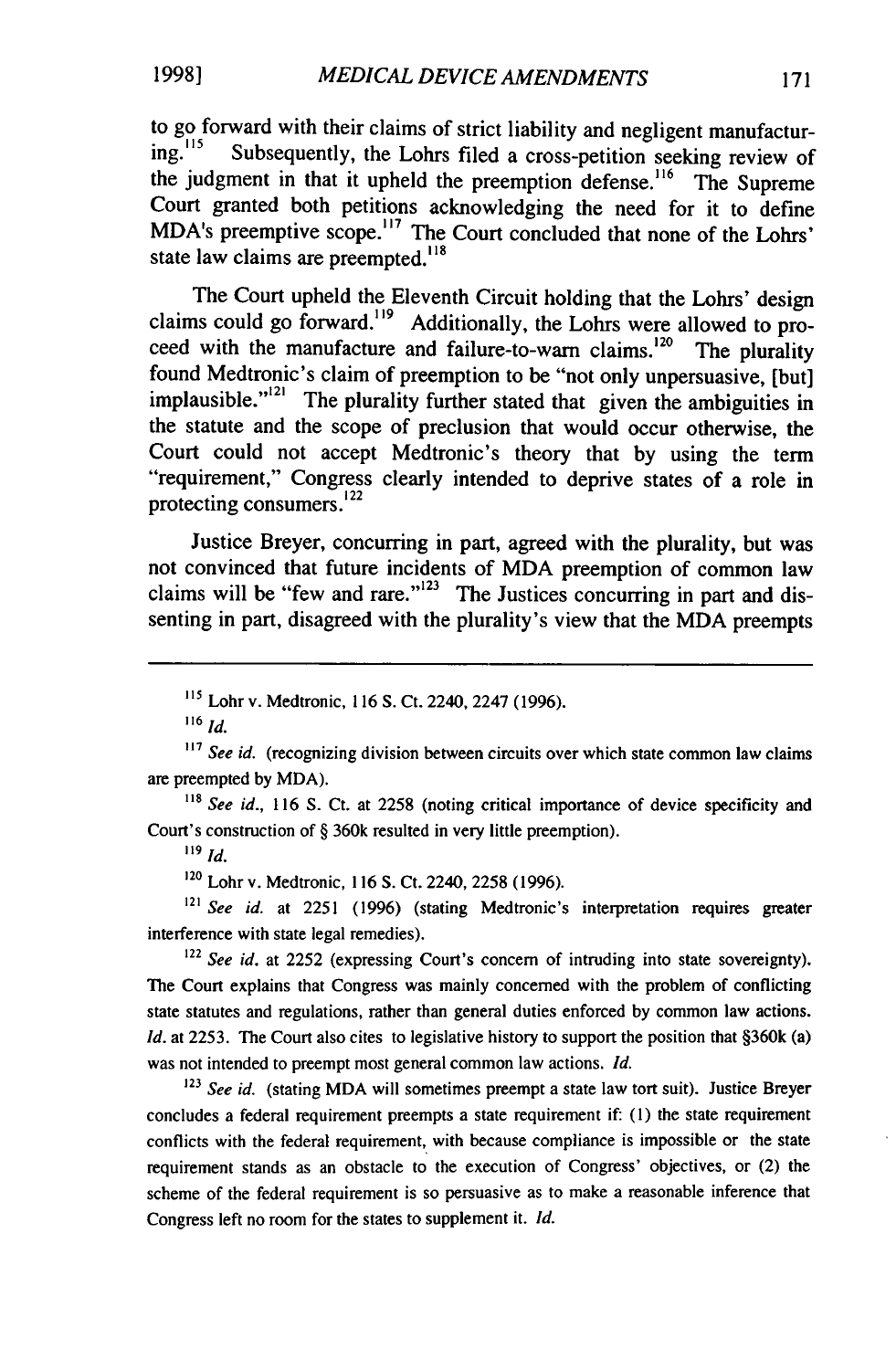"few, if any common law."<sup>124</sup> These Justices interpreted section  $360k(a)$ not to preclude states from imposing different or additional remedies, but only different or additional requirements.<sup>125</sup> Despite different reasoning, a unanimous Supreme Court rejected the complete preemption argument proffered by Meditronic.<sup>126</sup>

#### VI. *LOHR'S* IMPACT ON THE FIRST CIRCUIT

In *Comeau v. Heller*,<sup>127</sup> the First Circuit addressed the MDA issue and its preemptive scope for the first time since  $Lohr$ <sup>28</sup> Ms. Comeau allegedly received a defective SciMed angioplasty catheter and **brought** a products liability action in Massachusetts state court against SciMed.<sup>129</sup> Sci-Med attempted to remove the case to federal court **by** arguing that the catheter involved was a "Class III" medical device subject to the MDA regulatory scheme. $130$ 

SciMed attempted to assert federal jurisdiction **by** arguing that the "complete preemption" doctrine, created **by** the First Circuit's application of the MDA, was an "independent corollary" of the well plead complaint rule.<sup>131</sup> Considering the recent *Lohr* decision, the *Comeau* court found the

<sup>124</sup>*Id.* at **2259.**

*125 See id.* at **2259-60** (stating manufacturing and failure-to-warn claims, if successful, would impose different or additional requirements to federal requirements).

**<sup>126</sup>***See* Lohr v. Medtronic, **116 S.** Ct. 2240, **2257 (1996)** (finding MDA preemption only when particular state requirements threaten to interfere with specific federal interests).

**<sup>127</sup>**945 F. Supp. 7 (D. Mass. 1996).

**<sup>328</sup>***See id.* at 9 (holding MDA did not completely preempt state common law claims). Plaintiff alleged that her injuries were caused by a defective catheter. *Id.* The first angioplasty disclosed a filling defect initially suspected to be a clot. *Id.* Following the second angioplasty, Ms. Comeau went into cardiac arrest and underwent bypass surgery. *Id.* The surgeon found that the obstruction in the filling defect was not a clot, but rather a plastic protective sheath from the angioplasty catheter used in previous surgery. *Id.*

**<sup>129</sup>***See id.* at 7 (noting plaintiff also brought negligent actions against physician and state).

**<sup>130</sup>***See id.* at 9 (discussing SciMed's contention that MDA authorizes jurisdiction in federal court).

**<sup>131</sup>***See id.* (stating Supreme Court held an "independent corollary" of the well-pleaded complaint rule exists). The "independent corollary" exists if: "a federal cause of action completely preempts a state cause of action, [in which case] any complaint that comes within the scope of the federal cause of action necessarily 'arises under' federal law." *See id.,* 945 F. Supp. at 9 (citing *Franchise Tax Bd. of California v. Construction Laborers Vacation Trust,* 463 U.S. i, 22-24 (1983)). Therefore, under the "complete preemption" doctrine, a defendant may remove a case to federal court, even if no federal claims are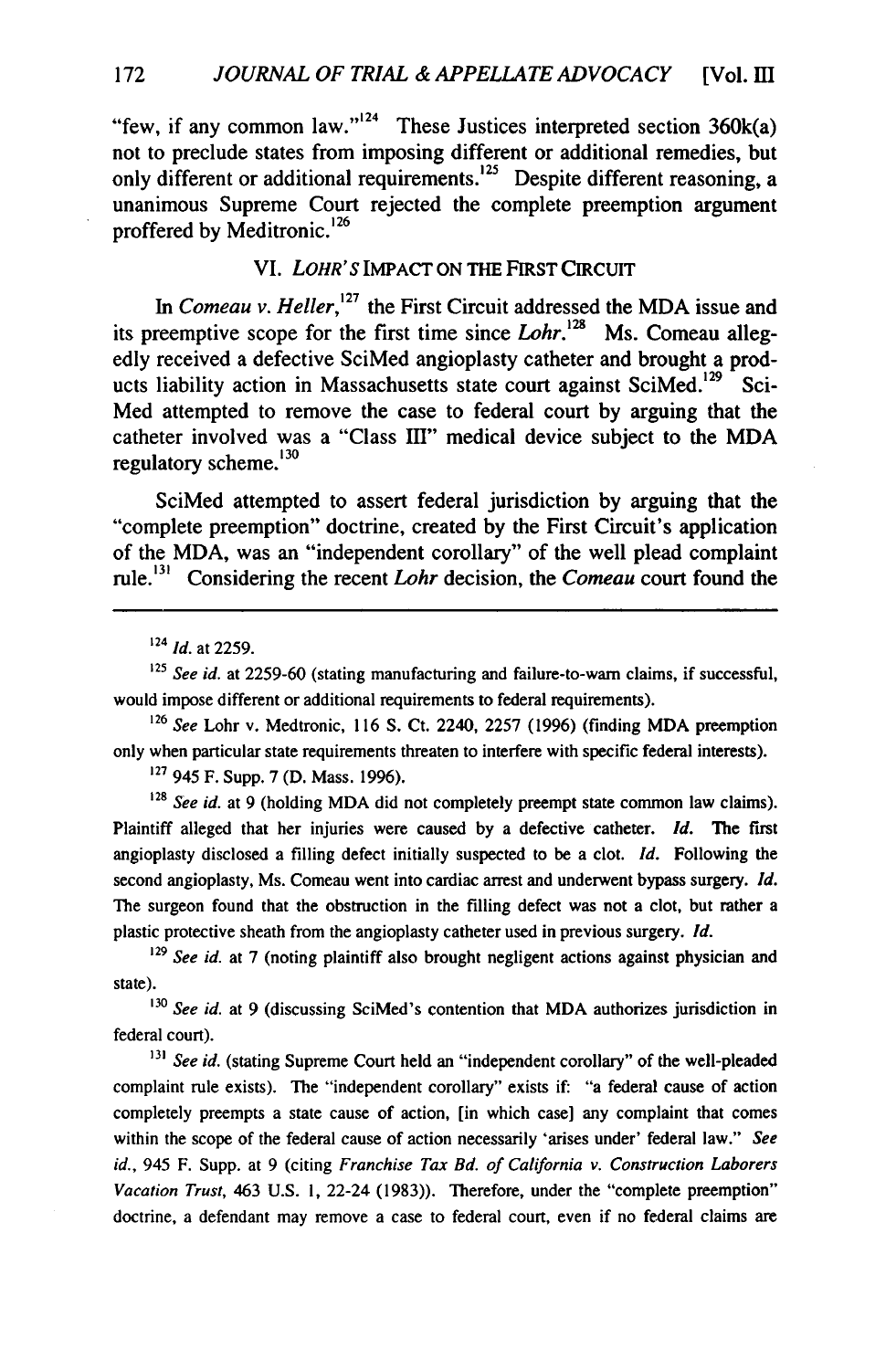"complete preemption" doctrine not to be applicable in the context of the  $MDA<sup>132</sup>$  The court concluded that it lacked subject matter jurisdiction over the claims, and remanded the case back to state court.<sup>133</sup>

SciMed distinguished *Lohr* by asserting that *Lohr* did not address cases involving "Class III" medical devices subjected to the PMA process, and therefore, *Lohr* was not applicable to Ms. Comeau's claim.<sup>134</sup> **<sup>4</sup>**The court noted that the Supreme Court was aware of the distinction between a PMA and a premarket notification device, and still did not limit its holding to only one process.135 The *Comeau* court refused to read the *Lohr* decision and decide what the Supreme Court failed to hold explicitly.<sup>136</sup>

The court hesitantly concluded that the MDA does not completely preempt state tort claims. $137$  It did state that some of the plaintiffs' claims maybe subject to the MDA preemption.<sup>138</sup> However, the court recognized the issue at bar pertained to subject matter jurisdiction and not preemption.<sup>139</sup> In *Comeau*, the First Circuit leaves the impression that it agrees with the dissent in *Lohr*, insofar as that some common law actions are subject to MDA preemption.<sup>140</sup>

#### VII. CONCLUSION

The language used in *Comeau* opinion exemplifies the First Circuit's reluctance to find a presumption against preemption. Since the *Lohr* decision, the First Circuit has applied *Lohr's* holding found mostly in product liability cases involving devices other than medical devices. The First Circuit has found preemption in these cases, reasoning that *Lohr* pertained to medical devices only. *Comeau* is the only case in the First Circuit which involves a medical device, and the court not to apply *Lohr,* but rather removed it back to state court. With the history of the First Circuit's appli-

presented on the face of the complaint. *Id.*

**<sup>132</sup>***See Comeau,* 945 F. Supp. at 9 (concluding *Lohr* curtailed MDA's total preemption).

 $^{133}$  *Id.* at 12.

*<sup>14</sup>See id.* at 11-12 (noting the device in *Lohr* was subjected to premarket notification).

**<sup>135</sup>***See* Comeau v. Heller, 945 F. Supp. 7, 12 (D. Mass. 1996) (recognizing Supreme Court did not limit its holding to either process).

**<sup>136</sup>***id.*

**<sup>137</sup>***Id.*

 $138$ **id.** 

**<sup>139</sup>***See id.* (stating after *Lohr,* the short answer to complete preemption is no).

<sup>&</sup>lt;sup>140</sup> Comeau v. Heller, 945 F. Supp. 7, 10 (D. Mass. 1996).